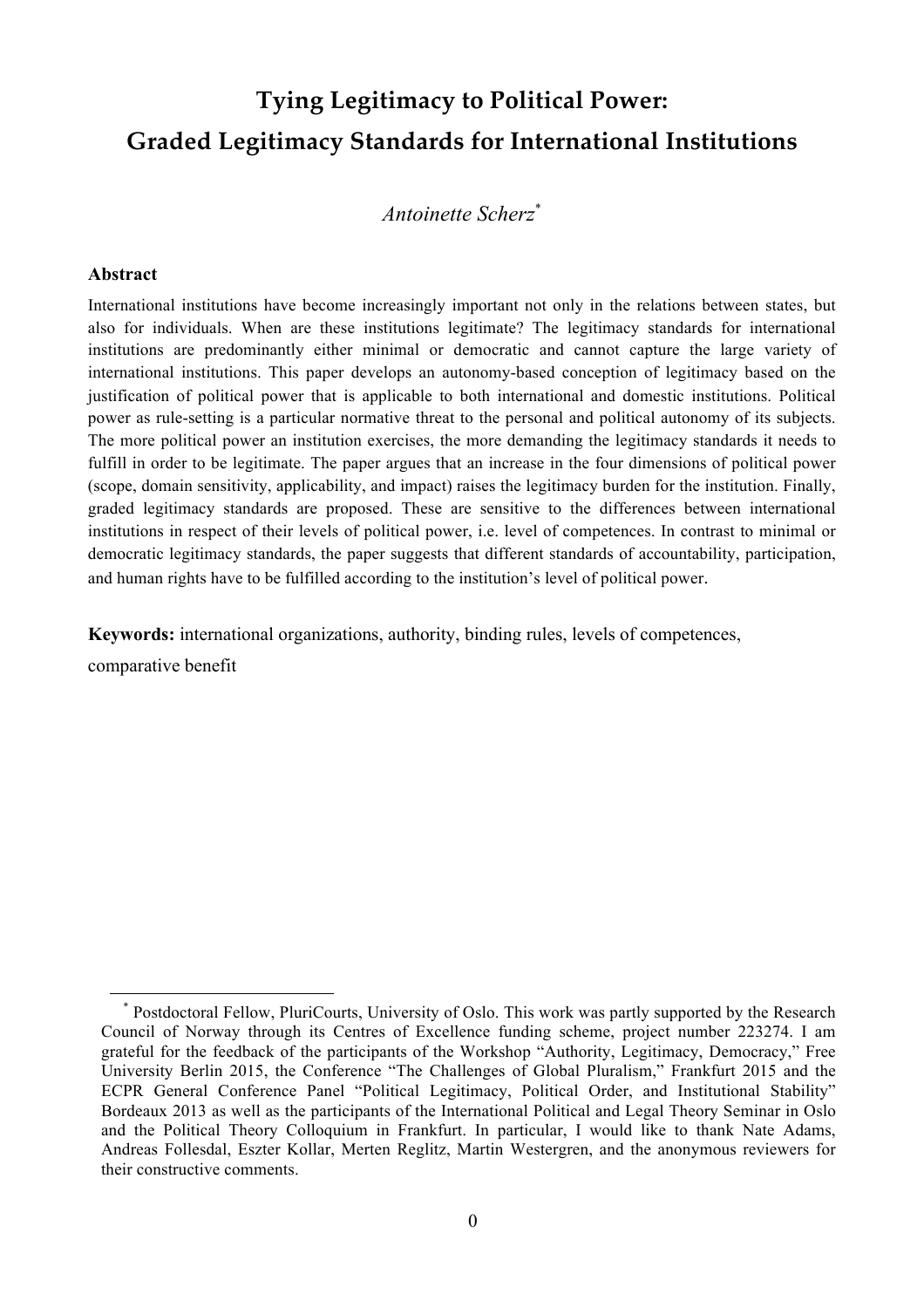### **INTRODUCTION**

The legitimacy of international institutions has become an issue of growing importance as more and more states delegate competences to international institutions. In recent contributions to the relevant debates, the concept of legitimacy as a "right to rule" (cf. Raz, 1986) has also been applied to international institutions (e.g. Buchanan, 2010; Tasioulas, 2010; Besson, 2014). The legitimacy standards demanded of international institutions are predominantly either minimal or extrapolated from domestic state standards. Minimal standards focus mainly on output, human rights or transparency (e.g. Majone, 2000; Buchanan and Keohane, 2006; Ratner, 2015), while state-based standards are often very demanding, requiring that democratic standards be met (e.g. Held, 1995; Archibugi and Held, 1995; Patomäki, 2003; Von Bogdandy and Venzke, 2012). Finally, many legitimacy standards found in the literature apply only to one particular international institution (e.g. Føllesdal and Hix, 2006; Howse and Nicolaïdis, 2003). While I do not necessarily disagree with the proposed standards for specific institutions, these strands of legitimacy accounts exhibit at least one of two shortcomings. First, since international institutions differ greatly with regard to their purpose and the political power they exercise, common sense assessments of their legitimacy seem to take it for granted that different legitimacy standards are appropriate across international institutions. In the public debate one can observe that the more authority, or in my own terms political power, an international institution has, the more it is politicized and the more legitimation struggles it faces (e.g. Stein, 2001; Zürn et al., 2012). This means that the more powerful the institutions, the more demanding the necessary legitimacy standards. Therefore, the fact that existing accounts of international institutions' legitimacy cannot provide a systematic theory of why different standards should apply to such different institutions seems at least puzzling if not worrying.

Second, if we take legitimacy to provide standards that guide our action – in particular, our compliance with specific institutions in order to address the problems that we face beyond the state – then these accounts are insufficient. In a world of vastly different international institutional options, legitimacy accounts that are not sensitive to these differences encounter difficulties in prescribing actions since they are either overly critical or not critical enough, leaving no clear course of action or too many courses of action. In this sense, democratic standards are too demanding if no international institution can be legitimate in light of the current state system, while minimal accounts cannot address existing worries in the public sphere about the influence of international institutions.

This paper seeks to provide an overarching framework that explains why differences in political power among international institutions require different legitimacy standards. It develops an account that accommodates such variation as there is – between the International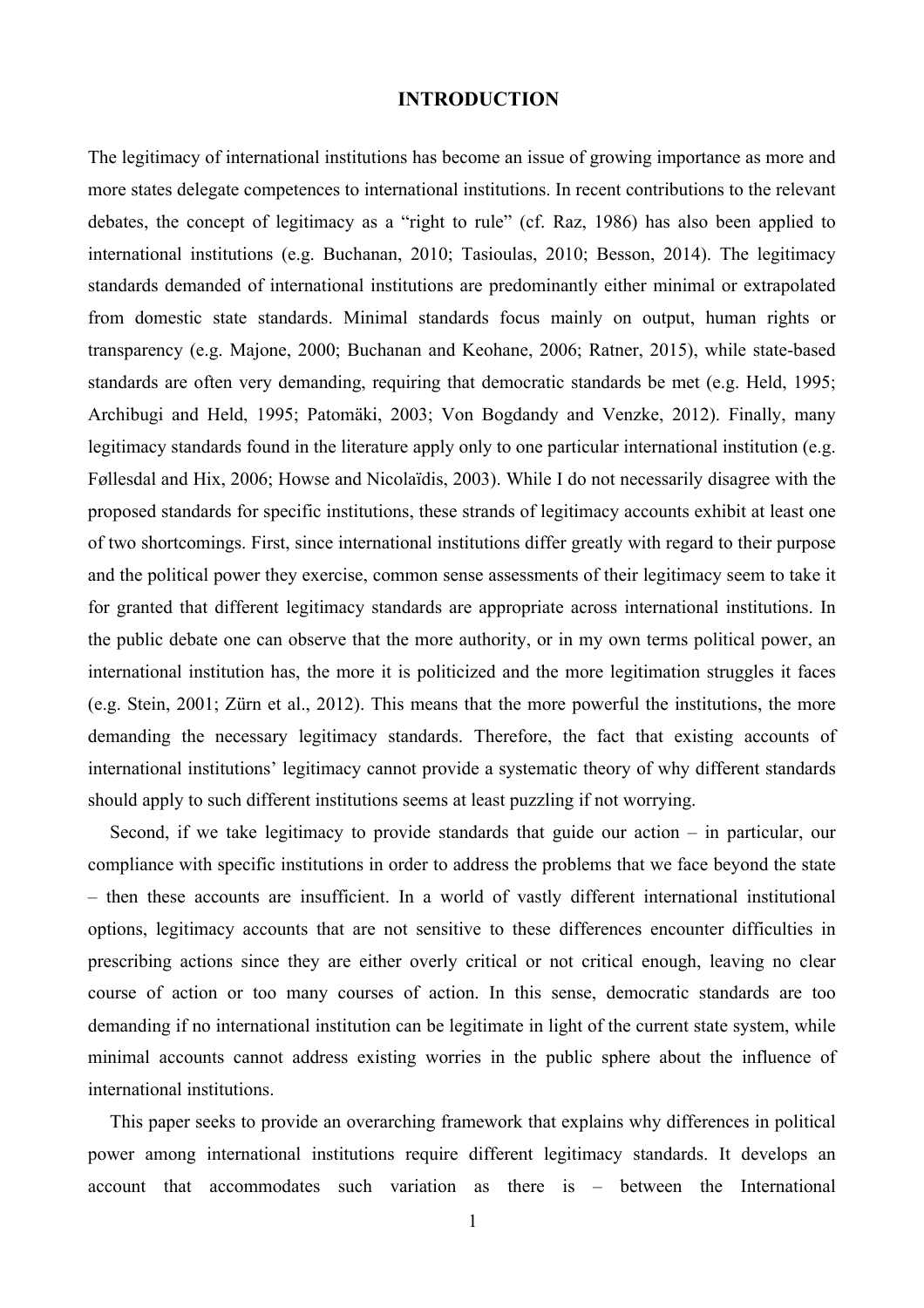Telecommunication Union and the UN Security Council – by arguing that legitimacy standards depend on the political power of the institution(s) in question. Allen Buchanan's metacoordination view of legitimacy goes some way towards achieving this aim. It explains variation in legitimacy criteria in terms of the risks and benefits that an institution generates (Buchanan, 2013: 188–191). However, what kind of risks and benefits should be considered? In order to answer this question, this article starts from the perspective of what makes democratic states legitimate. Democratic systems establish and protect the equal autonomy of their citizens through and from political power.<sup>1</sup> Therefore, I propose an autonomy-based conception of legitimacy that evaluates the legitimacy of institutions according to the risks and benefits that their political power creates in respect of autonomy. From this perspective, legitimacy standards need to render the capacity of a particular international institution to influence autonomy assessable and controllable. Depending on the levels of political power that they exercise, international institutions require standards of human rights as preconditions for autonomy, as well as accountability and participation standards.

The argument proceeds in four steps. The first part of the article discusses why political power exercised through the setting and application of rules requires legitimation. It proposes an autonomy-based conception of legitimacy that links legitimacy to the risks and benefits an institution generates for autonomy. In the second part, I outline different dimensions of political power through rule-setting and show why they are normatively significant in terms of institutional legitimacy. In the third part, I propose to distinguish between three levels of political power for international institutions. The fourth part develops an account of legitimacy with graded standards for different international institutions according to their political power. In contrast to the mainstream arguments that international legitimacy ought to be democratic or minimal, I identify different standards of human rights, accountability, and participation, which have to be fulfilled across all three levels of international institutions' political power, while broad transparency and comparative benefits serve as preconditions for legitimacy.

This article contributes to the discussion of legitimacy within and beyond the state in two ways: First, it provides a framework for the legitimacy standards of specific international institutions by outlining a graded account with different normative standards of legitimacy dependent on the institution's political power. However, the relation between the extent of power and the requirement of more demanding standards should not be understood as a strict correlation. Rather, the specific standards of each international institution have to be refined by taking into account its particular

 $1$  My argument is compatible with both a liberal and a republican understanding of democracy. From a liberal perspective, the exercise of political power is problematic if it restricts the status of those subjected as free and equals, while from a republican point of view it sees domination as the capacity to arbitrarily interfere, if it is not under shared control (cf. Rawls, 1971; Pettit, 1997).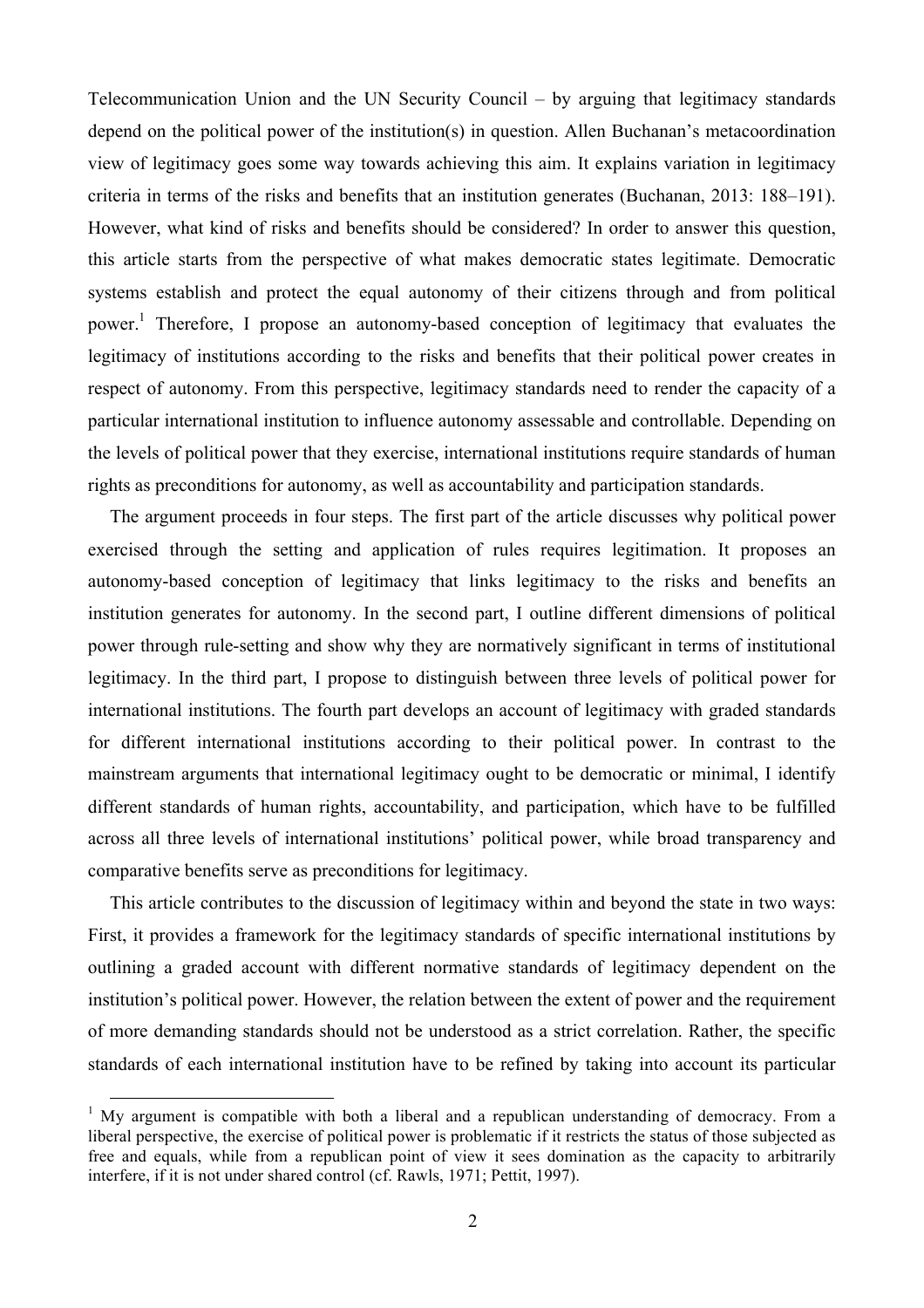purpose and political power. Therefore, the paper outlines questions for future research about the legitimacy standards of particular international institutions. Second, the paper contributes to the discussion about what constitutes a legitimate international order by taking into account the division of labor between states and international institutions when specifying legitimacy standards. International institutions cannot carry the burden of establishing a legitimate international or global political order on their own. Instead, they rely on legitimate political processes within states, while the legitimacy of states simultaneously requires international institutions that enable legitimate interactions between states and between states and other actors. On the one hand, in the short and medium term, states remain the primary locus of democracy. This democratic decision-making needs to be protected, but it need not be replicated on the international level. Rather, a multilevel system of legitimacy that takes the responsibly of states into account is required. On the other hand, insofar as international institutions take over competences, they should not be treated as bureaucratic systems, but rather as having authority. This shift of competences limits the capacity of states to protect individuals' autonomy and, in turn, appropriate standards for international institutions are necessary to guarantee this protection.

# **I POLITICAL POWER REQUIRING LEGITIMATION**

First, it should be noted that legitimacy has both a descriptive (sociological) and a normative meaning. The descriptive aspect of legitimacy, as Max Weber defines it, refers to the social acceptance of authority, i.e. the institution is believed to be legitimate (Weber, 1964).<sup>2</sup> The normative understanding of legitimacy refers to the justification of political power or authority, often understood as the "right to rule" establishing demands of compliance. This article focuses on normative legitimacy and defines the concept of legitimacy as follows: an institution has the right to rule, i.e. it is legitimate, if there are weighty content-independent reasons to comply for those subjected to it, and reasons not to interfere for those outside the institution.<sup>3</sup> This concept of legitimacy as the right to rule applies to institutions exercising political power both within and beyond the state.

Institutions include both formal and informal institutions that function through rules or informal norms that define roles (with respective rights and duties), stabilize expectations, and apply social or legal sanctions. Informal norms – for example, sexist or racist norms – might be as severe in their

<sup>&</sup>lt;sup>2</sup> These aspects of legitimacy are connected to one another especially in democracy (cf. Beetham, 1991).<br><sup>3</sup> This formulation draws on both Buchanan (2010) and Raz's (1986) definition of legitimacy. I will not

address the question of whether these reasons are weighty or exclusionary since this does not affect the argument.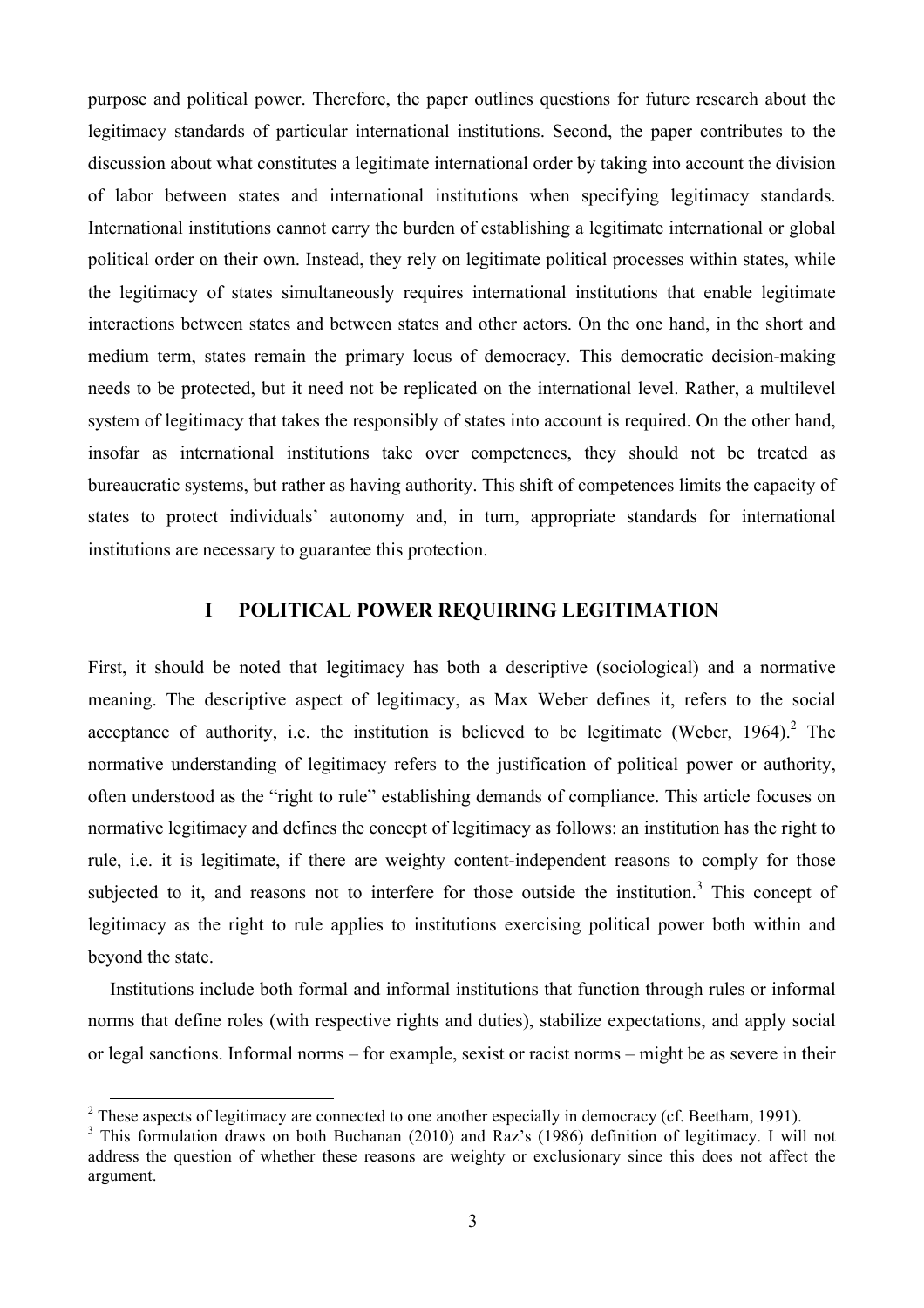consequences and often harder to change than formal laws. My focus here, however, is specifically formal institutions, since they explicitly claim compliance. I will refer to these kinds of institutions that make such claims to compliance, or seek to set binding rules, as political institutions. Political power is defined as rule-setting authority or competences, including the application and possibly some form of enforcement of rules (henceforth, "competences" for short).

So, political institutions claim to set binding rules, but such rules are only normatively binding if the institution is legitimate. In this case the institution changes the normative relationships of its subjects, namely their rights and duties. Therefore, legitimacy as the right to rule should be understood as a power-right in the Hohfeldian sense, not just as a mere liberty- or claim-right. To define the concept of legitimacy as power-right is not a new claim (see Applbaum, 2010; Christiano, 2012; Reglitz, 2015); however, from this concept it follows that the extent of political power that an institution exercises defines the required legitimacy standards for the institution. These standards can be understood as characteristics of the institution that provide weighty contentindependent reasons for compliance. Therefore, the main claim of this article is that the appropriate legitimacy standards of an institution depend on the extent of political power exercised by it. The more political power an institution exercises, the more demanding the legitimacy standards it needs to fulfill in order to be legitimate. For example, if an institution exercises rule-setting competences over a larger domain or more important issues, the standards should be more demanding compared to a less powerful institution. This account is particularly useful in determining the legitimacy standards of international institutions because there is such variation between them. The account developed herein demonstrates how legitimacy standards should vary for international institutions by taking political power as requiring legitimation.

In addition to an institution's political power, its purpose also needs to be taken into account to define the relevant legitimacy standards (e.g. Adams et al., 2019; Adams, 2019). An institution's political power and purpose are mutually dependent as specific competences are required to achieve a particular purpose, and vice versa. The institutional purpose can require specific legitimacy standards because it determines the kind of institution. For example, if the purpose of courts is to judge cases justly, independence is an important requirement. In this article, I will leave aside the purpose of the institution and focus on why different levels of political power or competences require different legitimacy standards. In order to establish what kind of reasons an institution needs to provide and how it can provide them, a specific conception of legitimacy is required.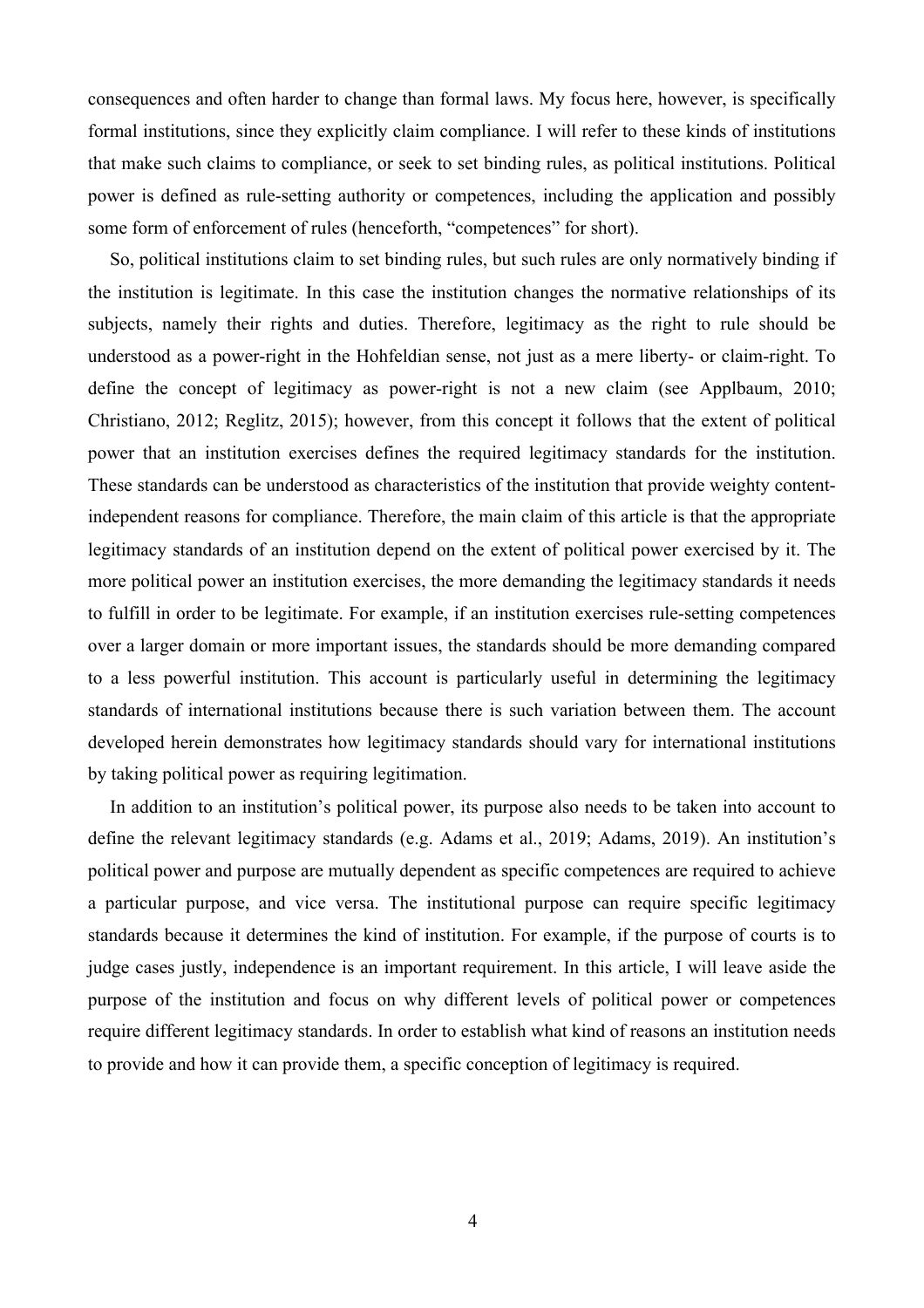### *Autonomy-based Conception of Legitimacy*

Assuming that political power and autonomy stand in a particular relationship to each other, I will argue for an autonomy-based conception of legitimacy, which specifies the risks and benefits of political power for autonomy. This conception can account for two threats to political institutions – namely individual and political autonomy – while other conceptions often struggle to account for both aspects or are of limited help in determining specific legitimate standards. I illustrate this issue by discussing two of the best-known legitimacy conceptions, Joseph Raz's service conception and Allen Buchanan's metacoordination view. Raz's service conception is based on the so-called normal justification thesis, which states that an institution or person has legitimate authority over someone if the latter is likely to comply better with the reasons that apply to her by following the directives of the authority, than by trying to follow the reasons that apply to her directly (Raz, 1986: 53). This instrumental account raises concerns that its conception of legitimacy cannot account for why we value democratic procedures intrinsically due to their fairness (e.g. Hershovitz, 2003: 219). Others have argued that the service conception can account for the fairness of procedures in the reasons relevant for legitimate authority (e.g. Raz, 2006; Tasioulas, 2010; Viehoff, 2011). This seems plausible, but if it is so, the Razian conception seems underdetermined, as it does not specify the reasons that are the basis for legitimate authority. <sup>4</sup> As such, either it cannot account for the intrinsic value of democratic procedures, or it is too vague.

An alternative to the service conception is Buchanan's metacoordination view of legitimacy (Buchanan, 2013: 178–180; 2018). The metacoordination view understands legitimacy as establishing whether an institution is worthy of our moral reason-based support. The practical function of legitimacy assessments is to enable coordination through particular institutions by converging on public legitimacy standards. Buchanan argues that legitimacy evaluations are moral reason-based judgments about the risks and benefits of empowering an institution. This conception specifies the way we should assess the legitimacy of an institution in two ways: 1) legitimacy needs public standards to enable coordination; 2) the legitimacy of an institution depends on the risks and benefits of empowering it. Yet, what kind of risks and for whom? According to Buchanan, this evaluation needs to be moral reason-based and depends on both the institution and the background conditions. This specifies the requirements for legitimacy to some degree, but regarding institutions that demand compliance with their rules, i.e. political institutions, the risks and benefits can be specified further by looking at the particular relationship between political power and autonomy.

<sup>&</sup>lt;sup>4</sup> For a discussion of this issue see also Buchanan (2018: 70ff.). However, in contrast to Buchanan, I follow Raz's concept insofar as I regard the question of legitimacy as particularly relevant for institutions that claim authority.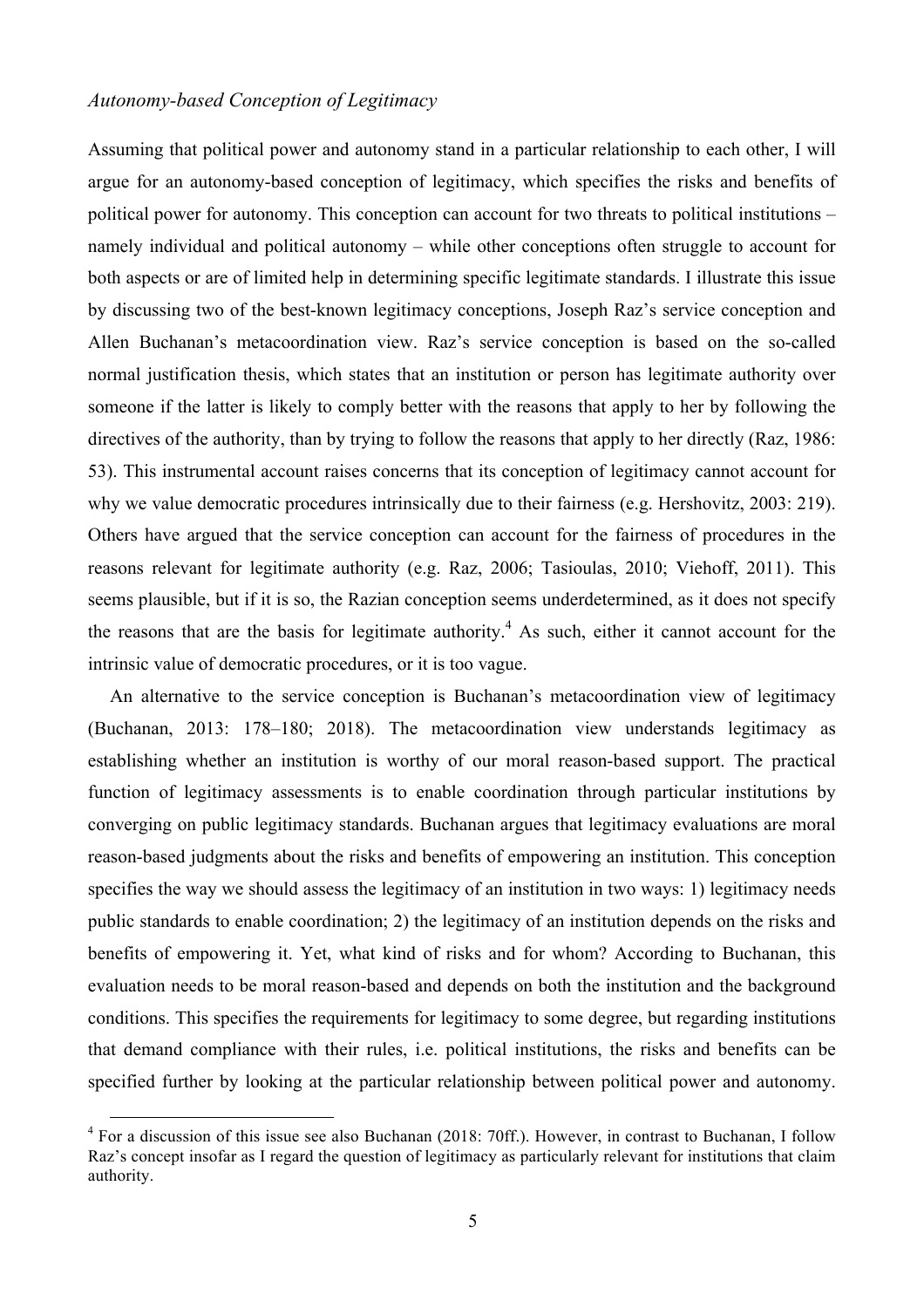Therefore, I propose a specific autonomy-based conception of legitimacy that judges the legitimacy of political institutions on the basis of the risks and benefits to the autonomy of those subject to the rules and those affected by them.

The focus of the autonomy-based conception of legitimacy captures the particular normative risks and benefits of political power for autonomy. Rule-setting is normatively significant as it has the capacity to systematically influence the lives of others. Political institutions are necessary to enable coordination and equal autonomy, yet in turn they themselves become a severe threat to individuals' autonomy. This influence of political power is dual: on the one hand, it is necessary for the robust protection of individual freedom of choice (Pettit, 2012: Chapter 1); on the other, it concerns the status of its subjects as equal normative authorities (Forst, 2015) or, as I call it, normgivers. In other words, political power affects both personal and political autonomy (Habermas, 1996: Chapter 3; Forst, 2012: 125–137). Personal autonomy means that an individual is the author of her own life by choosing and shaping her future. Political power shapes expectations, creates social pressure, and has the capacity to influence individuals' scope of opportunities. Therefore, it influences our capacity to shape our life plans as norm-givers in systematic ways. While a minimum of options is necessary to act autonomously (Raz, 1986: 369), such personal autonomy is incomplete if it is not accompanied by interpersonal political autonomy. Political autonomy goes beyond having a sufficient option set and requires the status of norm-giver to be reciprocally recognized and treated as such in one's political communities and institutions. The institutionalization of political autonomy requires equal control as a norm-giver over the rules to which one is subjected, or in other words a form of co-authorship.

The capacity of political institutions to influence the lives of others systematically through rulesetting relates to both aspects of autonomy: they affect a broad array of options and they institutionalize the status of norm-givers. The political power of international institutions works in the same manner, but if the international system is a multilevel one with states institutionalizing political autonomy, this also moves the problem up a level. International institutions might not only undermine (or foster) the personal and political autonomy of individuals, but the allocation of rulesetting competences on the international level can also affect states' capacity to protect autonomy. Nominally individuals might have rights within their states that realize their political autonomy, but the rules of the international institution might restrict the decision-making realm. Of course, the influence of international institutions can be positive for autonomy as well; however, the *capacity* to influence autonomy requires legitimation.

Since political power is directly linked to the realization of political autonomy, one might expect an all-subjected principle for its legitimacy standards. This is plausible considering who should have reasons to comply, namely those to whom the rules are addressed. However, beyond the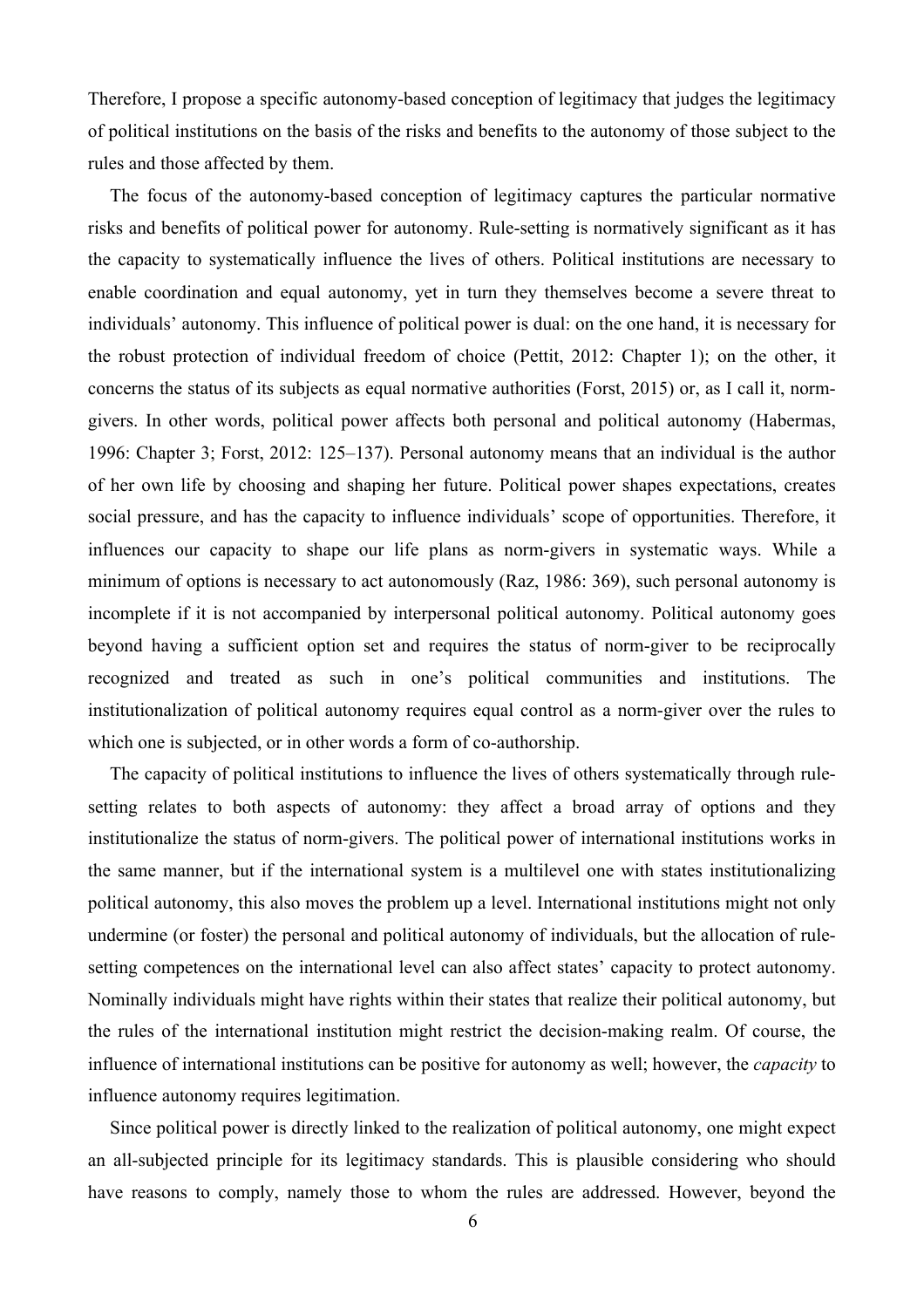simplified closed system of a state, domestic or international rules may have effects beyond their "jurisdiction". These effects consist in both intended and unintended externalities. Only being affected by but not subjected to a rule that one has not co-authored seems less problematic. While it is true that rules do not demand compliance outside of their jurisdiction and thus do not constitute a problem for political autonomy, they seek to establish a claim to non-interference. If the external effects of rules are drastic – either for the personal autonomy of those affected or insofar as they threaten the basic conditions for their political autonomy – they are also relevant for the legitimacy of the issuing political institution. Detrimental effects to the autonomy of outsiders will also affect the reasons to comply for insiders. The autonomy-based account of legitimacy can, therefore, explain why both an all-subjected principle and the all-affected principle apply yet with regarding the creation of different reasons – namely compliance and non-interference. This also explains why institutions need to fulfill different legitimacy standards for those subjected and affected.

### *Political Power as Rule-setting, Application and Enforcement*

The need for institutions that wield political power to meet standards of legitimacy has traditionally been grounded in the fact that wielding political power corresponds to the monopoly of coercive power (Locke, 1980; Blake, 2001). From the perspective of autonomy this aspect of political institutions requires justification, but other aspects of the creation and maintenance of rules are not unproblematic either .The authority that political institutions exercise and the set of normative problems it raises are distinct from those of distribution or brute force, since they include an appeal to compliance usually exercised through directives or rules (cf. Raz, 1986: 24–27). This may not sound as problematic as the use of coercive force. However, political power requires legitimation since its rules and their application seek to change the normative relationships, i.e. rights and duties, of those subjected to them. Only if an institution is legitimate – if it is overall beneficial for equal individual and political autonomy – does it succeed in actually changing the relationships in question. This means the exercise of political power should be understood as the creation, application, and enforcement of rules. This includes the function of all branches of government whose actions are embedded and simultaneously create a system of rules that exercises power, which is political. The coercive function of political power – for example, through the police force – is only one part of a whole system that requires legitimation. Even though on the international level these functions of rule-setting and application are dispersed throughout different institutions, they exercise political power because they are systemic, creating a system of rules and making claims to compliance.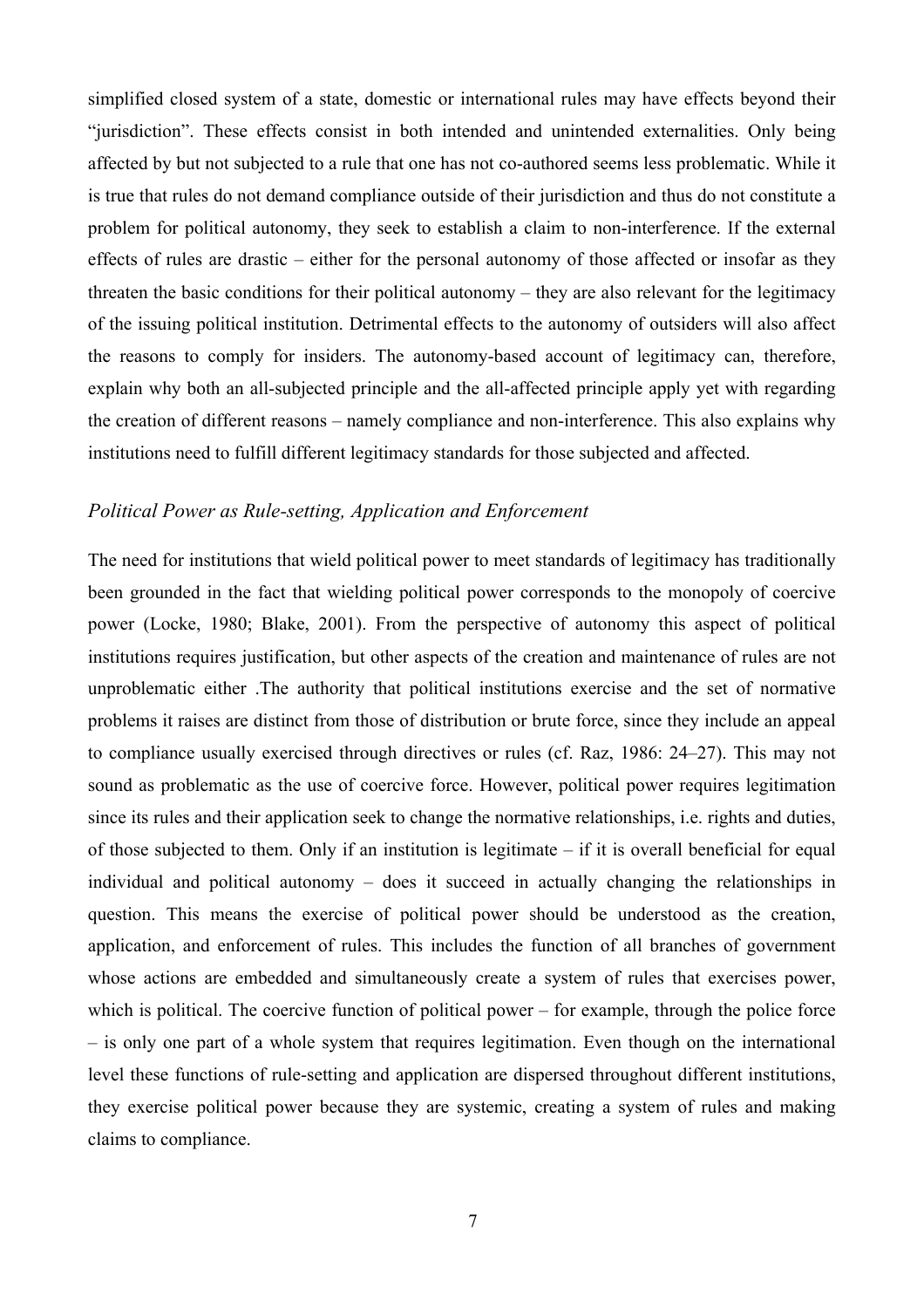Since legitimacy is not just an abstract ideal but supposed to guide our actions – in particular, our compliance – it should also tell us if we should comply. In this regard, there are two questions concerning the legitimacy of political institutions: 1) When is an institution legitimate? 2) How do we know if it is legitimate or not? Being able to know whether an institution creates risks or benefits is essential for the metacoordination function of legitimacy. However, the legitimacy and the knowledge of an institution's legitimacy might still diverge. Yet if we take the political side of autonomy seriously, procedural standards that allow for control over rule-setting are essential. This means that certain transparency, accountability, and participation standards, which establish control over rule-setting and maintenance, are not just an epistemic feature but constitutive of legitimacy. Other standards such as human rights should secure a certain level of individual autonomy. In order to determine the appropriate standards for an institution, we first need to know the capacity of an institution to influence autonomy, i.e. its political power. Second, depending on the extent of political power, more or less demanding standards are needed to control the risks it generates, particularly those that arise in the domain of political autonomy. All institutions need to produce comparative benefits with regard to the non-institutional and certain institutional alternatives; otherwise there is no reason to create the risk of empowering a political institution. I will turn to these legitimacy standards in part four. Let me now discuss how the extent of political power can vary in different dimensions.

# **II DIMENSIONS OF POLITICAL RULE-SETTING POWER**

The extent of political power or rule-setting competences held by any particular international institution relates to its capacity to influence the equal autonomy of others by restricting the range of their life choices and status as norm-givers. Since power through rule-setting is what is relevant here, this concerns both *what* an institution can set rules about and *how* they apply. This can be captured by four dimensions: 1) scope; 2) domain sensitivity; 3) applicability; and 4) impact. An increase in any of these dimensions raises the legitimacy burden for the institution.

First, the *scope* of issues regarding which institutions can set rules is essential in gauging the extent to which rule-setting can affect the lives of those subjected by restricting the range of options available. The issues under the purview of international institutions range from narrow to broader ones. The question of scope is important as it establishes the legitimacy for particular actors or institutions. While it is true that the European Union's (EU) competence to decide on many issues has the same intrusive effect as the sum of many institutions making the same decisions, it is important to know which actors we should hold accountable. In particular, the accumulation of political power creates a threat to the equal autonomy of individuals. On the level of the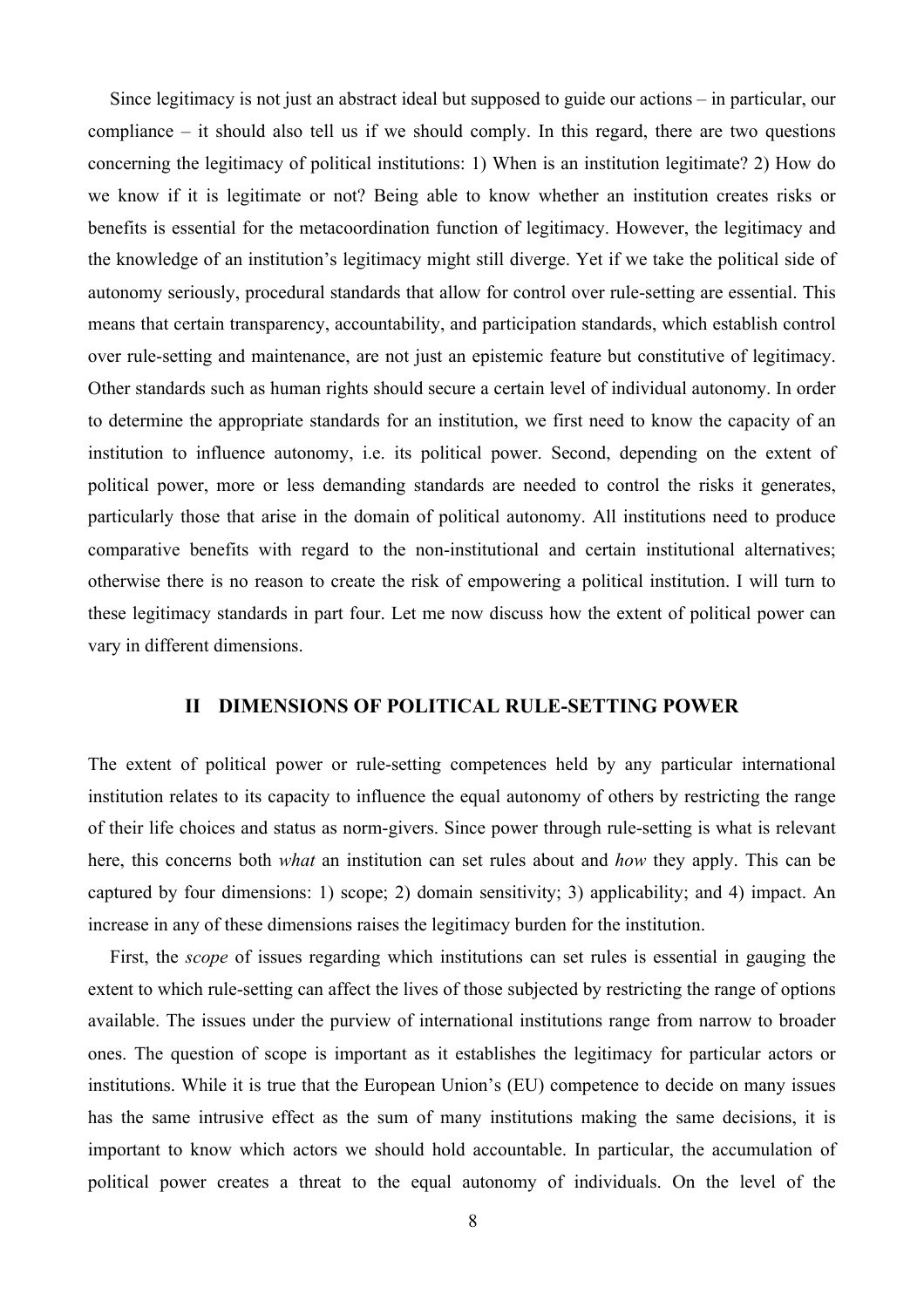international system, the question of legitimacy arises again and a fragmented system that generates unjustified, cumulative effects might require the establishing of institutions and procedures that can legitimize them. The legitimacy standards for particular institutions and the legitimacy of the whole system are both relevant factors to question, but they should be kept separate for the sake of clarity and concrete institutional reforms.

Second, *domain sensitivity* captures how important the domain over which rules are set is for the lives of those subjected. While the importance or sensitivity of these domains varies to some degree for every person and their respective life plans, we can assume that certain aspects are essential to all human beings and are generally what human or constitutional rights seek to protect. Therefore, the difference in this dimension reaches from mainly technical issues to fundamental human rights.<sup>5</sup> For example, driving on one side of the road does not raise the same normative concerns as rules about marriage, as it does not affect the equal autonomy of those subjected in the same way. However, an accumulation, i.e. a wider scope of technical or coordinative rule-setting competences, may also restrict and shape individuals' opportunity space. If they do so in an encompassing way, they raise similar problems as institutions with competences concerning more sensitive domains. For example, the EU was for a long time framed as a technical or coordinative institution. Though today most would agree that it has moved far beyond the technical domain, even in earlier days the density of rules would have made a technical domain classification questionable.

Third, the *applicability* of rules can be distinguished as direct or indirect, in terms of whether or not an institution's rule-setting power is mediated through states. This makes a difference because it means that the authority of the international institution is restrained by an additional level of control, namely the domestic political processes, and therefore on how individuals are subjected to its rule-setting. If rules can only be applied indirectly, states must first ratify and implement them. Direct or immediate applicability of rules, on the other hand, means that rules need not be implemented by states in order to apply to firms, individuals or states. Furthermore, it implies that individuals may immediately invoke certain rules promulgated by an international institution before a national or international court (see footnote 6 below). An international institution might expand or restrict the options available to individuals, but how it affects their capacity to decide as equals on available opportunities depends on how they can participate in the political decision-making that sets the rules guiding the society in which they live. The domestic democratic procedures are the most important means through which this political participation is institutionalized and should

 $<sup>5</sup>$  Even if an institution has only technical or coordinative rule-setting power, the issue of legitimacy may still</sup> arise. The way in which different technical issues relate and need to be handled is often up for debate and therefore political and relevant to legitimacy.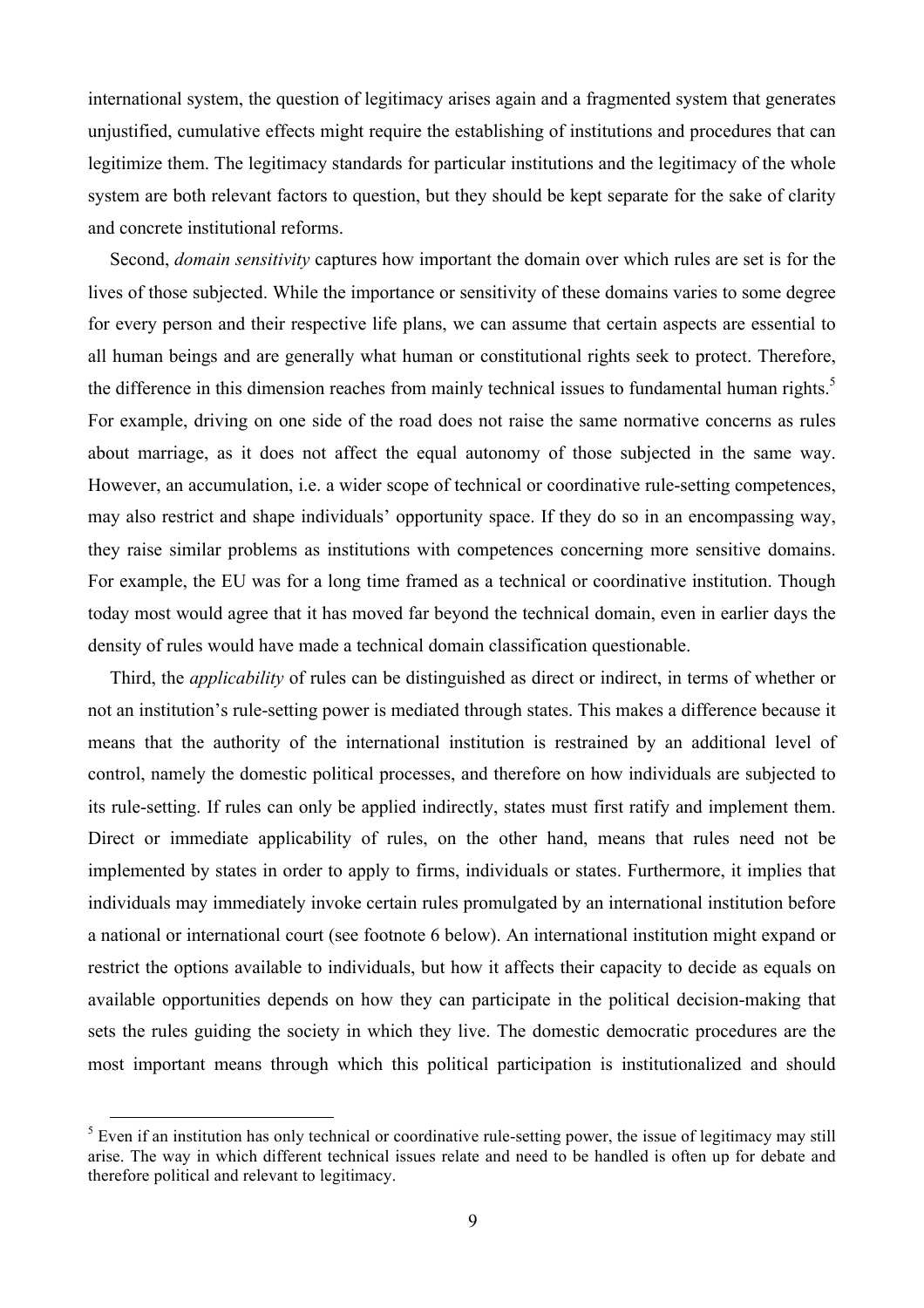therefore not be sidestepped without a replacement. The same problem as the one caused by direct effect is created by institutions that can, in cases of conflict, override existing national laws in contrast to institutions that can only give recommendations.

Fourth, the *impact* of an institution concerns how it actually affects individuals and states through the rules it sets. The impact of an institution therefore considers unintended effects and effects that are external to the institution's jurisdiction. While the capacity to affect the autonomy of others is normatively relevant and therefore what the other three dimensions are concerned with, looking at the impact provides a measure to correct the institutional power in cases where the capacity was underestimated.

Generally, it is important to classify an international institution according to the power that it actually possesses and not the one it claims to hold according to its official statements or documents. In this way, the dimensions should capture if the exercise of the institution's rulesetting authority exceeds its claimed one. This may particularly be the case for *impact* but it is also true for the other dimensions. For example, regarding applicability, if it is very costly and almost impossible for certain states not to comply with the rules or recommendations of an international institution, the *de facto* applicability of its rule-setting is direct.

### **III LEVELS OF POLITICAL POWER FOR INTERNATIONAL INSTITUTIONS**

The dimensions of rule-setting competences outlined above can be used to define different levels of political power of international institutions. How to weigh the increase or decline in the different dimensions requires more detailed debate. The aim of this paper is more modest, as I argue only that it is possible to distinguish three broad levels of political power.

The lowest level is defined by a minimum in all four dimensions. In my view, international organizations with narrow and precisely specified rule-setting competences that only concern technical and coordinative issues (e.g. the International Telecommunication Union) fall under the first category. This is a strongly restricted level because if an institution's political power exceeds the minimum in only one of the four dimensions, it falls on a higher competence level. For example, it is already questionable whether the International Organization for Standardization can still be attributed to the lowest level, since its standardizations concern a broad range of products and topics (scope) and the impact they have goes beyond technical issues (domain sensitivity).

On the other end of the spectrum are institutions whose rule applicability is direct and that have at least a high level in one of the other dimensions of political power. This means that they set rules over a large scope of issues, a sensitive domain or whose impact is high. These institutions can be classified as high-level competence institutions. The EU satisfies the criteria of the third level, since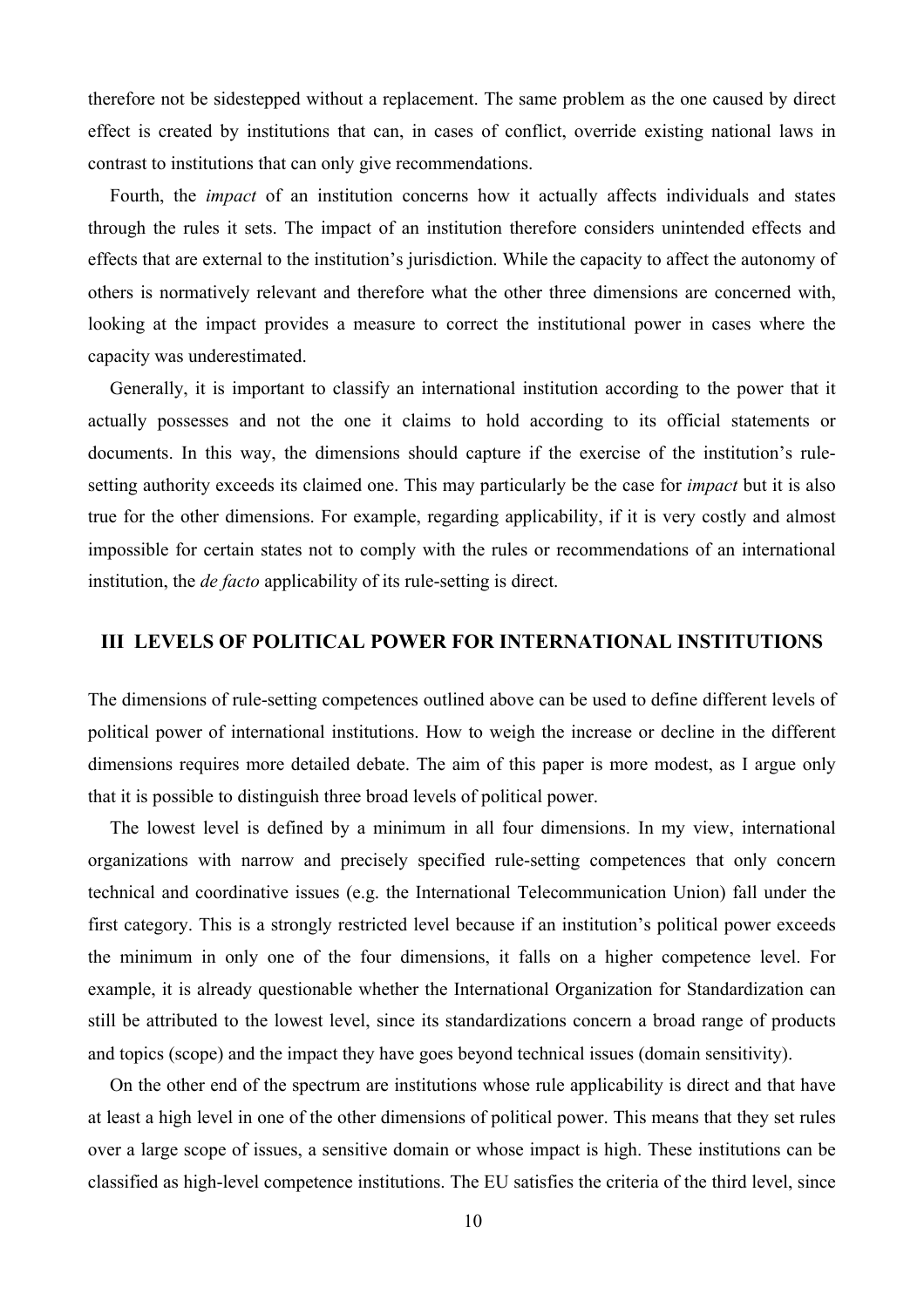its members delegate a broad range of rule-setting competences to the European level and, as the European Court of Justice has pointed out in its landmark decision Van Gend en Loos, European Law can be directly applied, i.e. has direct effect.<sup>6</sup> Other international institutions such as certain UN agencies, in particular the de-listing procedures, peace-enforcement and arguably even conditional loans, might be other instances of institutions with direct rule applicability. Such institutions require further careful evaluation. Between these two extremes of political power lies a vast range of medium competence institutions that exceed the minimum of technical institutions either in scope, domain or impact, but whose scope of rules applicability remains indirect.

In principle, every international institution can be classified according to the three categories outlined above. However, in practice, a detailed analysis is required to assign an international institution to a certain category. Such an analysis can only be carried out at the empirical level. These levels only provide a general framework for the standards of legitimacy of international institutions that I develop below. However, the standards that should be applied to a particular institution need to be further specified according to its purpose and specification of competences.

The purpose of an institution influences the required legitimacy standards.<sup>7</sup> On the one hand, the competences an institution requires depend on the purpose it serves. This purpose itself has to be minimally moral for the institution to be legitimate. For example, a guild of assassins can never be legitimate no matter how democratically organized it is. In order for an institution to be legitimate, its competences have to correspond to its purpose, and it has to fulfill stronger standards of legitimacy the more competences it has. On the other hand, the purpose of an institution has further influence on the required legitimacy standards since some standards are function specific. For example, the purpose of international courts may relax the requirements of accountability in favor of impartiality considerations. A full analysis also needs to empirically observe the competences of the court and see whether they are in fact also exercising legislative functions. Only then can the appropriate legitimacy standards be established.

# **IV GRADED STANDARDS OF LEGITIMACY FOR INTERNATIONAL INSTITUTIONS**

Which standards should apply to international institutions with different levels of political power? While I argue for broad transparency and comparative benefits as minimal conditions for all

 <sup>6</sup> Case 26/61, NV Algemene Transporten Expeditie Onderneming van Gend en Loos v Nederlandse Administratis der Belastingen [1963] ECR 1.

 $<sup>7</sup>$  I am referring to the purpose of an institution in an interpretive way that does not just consist of the aim that</sup> the founders had in mind (cf. Mitchell, 2008; Shany, 2014; Squatrito et al., 2018: 21).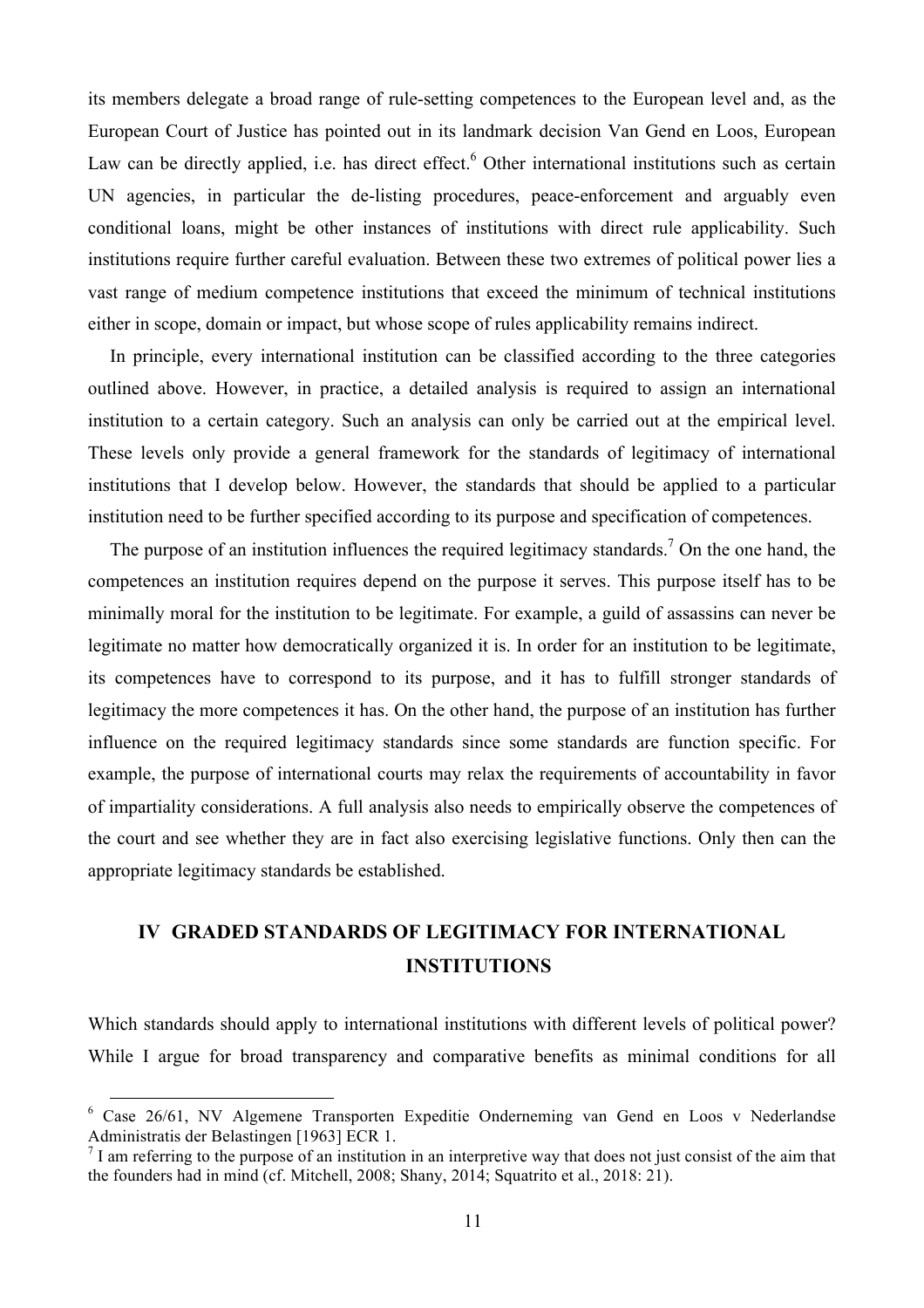international institutions, the remaining standards should apply in a graded form. For the standards for every level outlined below, one should bear in mind that the requirements for the lower levels also apply to the higher ones and are in this way accumulative. Table 1 illustrates the required standard of legitimacy for the three levels of competences of international institutions.

| <b>Competences of</b><br>institutions | <b>Standards of legitimacy</b> |                     |                      |  |  |
|---------------------------------------|--------------------------------|---------------------|----------------------|--|--|
|                                       | Human rights                   | Accountability      | Participation        |  |  |
| <b>High</b>                           | Protect human rights           | Representational    | Individual and state |  |  |
|                                       |                                | structure through   | participation rights |  |  |
|                                       |                                | democratic states   |                      |  |  |
| <b>Medium</b>                         | Promote human rights           | Contestation rights | Deliberation rights  |  |  |
| Low                                   | Respect human rights           | Democratic state    |                      |  |  |
|                                       | consent                        |                     |                      |  |  |
| <b>Preconditions of</b>               | Broad transparency             |                     |                      |  |  |
| legitimacy                            | Comparative benefits           |                     |                      |  |  |

| Table 1: Legitimacy of International Institutions |  |  |
|---------------------------------------------------|--|--|
|                                                   |  |  |

Preconditions for the legitimacy of international institutions are comparative benefits and broad transparency. Further, I suggest three different standards of legitimacy for international institutions according to their level of rule-setting competences consisting of graded human rights, accountability, and participation standards. The reason is that there is a shift of authority from states to international institutions which, if unchecked, has the potential to undermine individual and collective autonomy.

### *Human Rights, Accountability, and Participation Standards*

Before I discuss the standards for the different levels in turn, let me explain why certain human rights, accountability, and participation standards are appropriate for international institutions and the terminology used particularly for the human rights obligations.

The standard distinction for human rights obligations of states is between obligations of *respect, protect, fulfill* (Eide, 1987)*.* <sup>8</sup> The obligation to *respect* only demands to abstain from human rights violations, to *protect* includes the measures necessary to prevent others from violating human

<sup>&</sup>lt;sup>8</sup> See Shue (1980) for a detailed discussion of these different human rights obligations using slightly different terminology.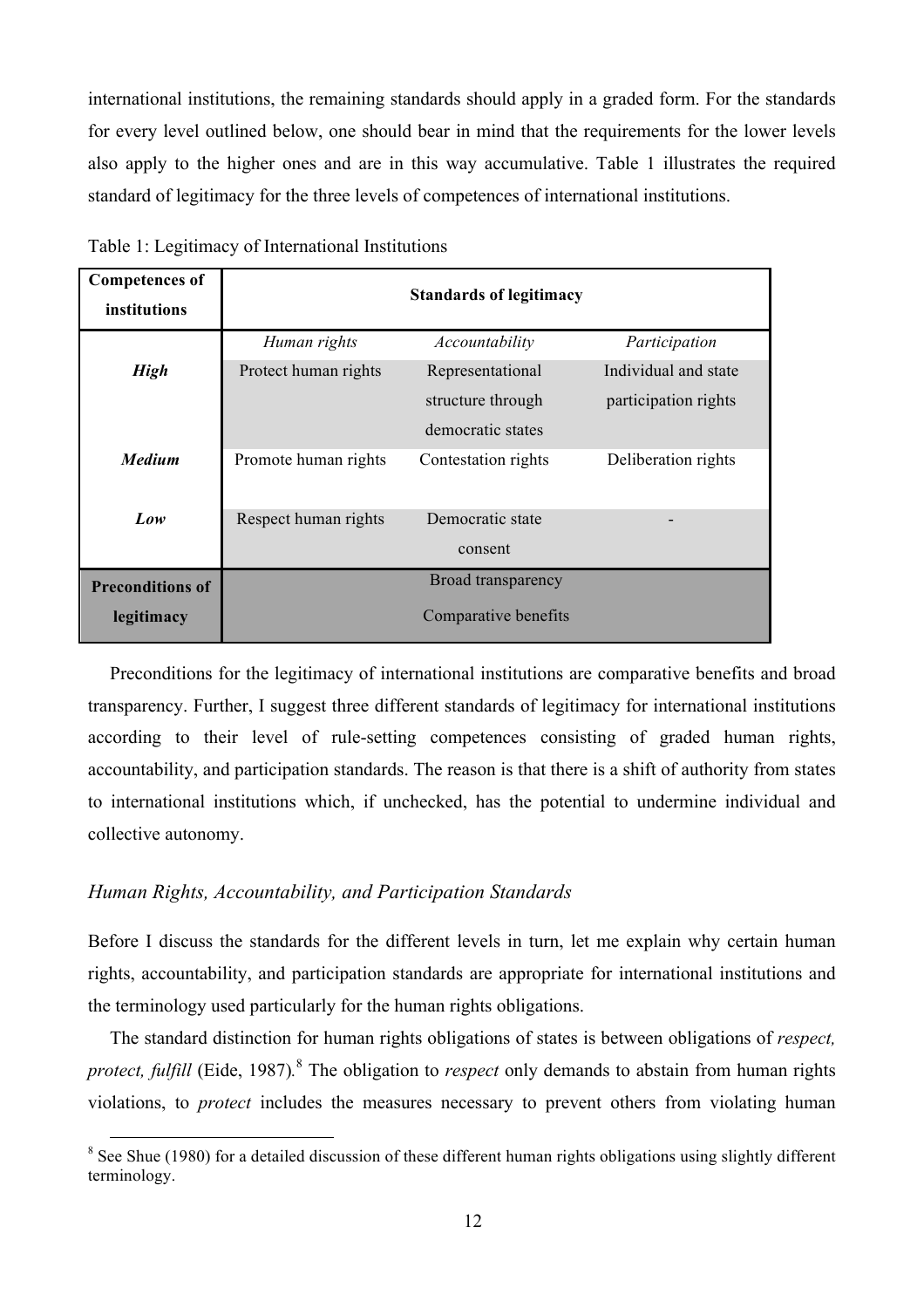rights, while to *fulfill* human rights means to take the measures necessary to ensure opportunities to obtain satisfaction of those needs, recognized in human rights. Particularly in political conceptions of human rights, they are understood to apply to states as the primary duty bearers (e.g. Rawls, 1999; Beitz, 2009). Human rights can be understood as protecting the basic conditions for autonomy. This protection from "standard threads" is attributed to states because it requires generalized institutionalization which only states can provide and because the political power of states is itself a threat to autonomy, thus they are held to human rights standards. However, because states have delegated competences to international institutions, the latter gain authority and need to share the corresponding burdens. There are two main reasons for this: first, states should not be allowed to avoid their human rights obligations by delegating authority to the international level. Insofar as states act through international institutions, they need to be held responsible on that level too, so that they cannot engage in a two-level game. Second, if international institutions have the capacity to diminish states' capacity to fulfill their human rights obligations, this shift in authority needs to be captured. Human rights obligations have been used to control the threat that political power poses for individuals and groups, while the new distribution of political power makes it necessary that international institutions are held to certain human rights standards so that no vacuum for protection from the threats develops. In this understanding, states remain the primary duty bearers of human rights but complementary duties apply to international institutions.

Regarding the terminology, I will use the obligations to *respect*, *protect*, and *fulfill* human rights as defined by Eide (1987). However, international institutions cannot be expected to fulfill human rights, since they lack the necessary resources. Yet, in addition to the three standard obligations, I propose an additional category: namely to *promote* human rights, which falls in its demandingness between *respecting* human rights, as abstaining from violations, and *protecting* human rights from violations by others. To *promote* human rights requires international institutions to ensure that they do not undermine human rights related to their institutional purpose through their rule-setting and application. It requires a credible effort to prevent their rules from having negative effects on human rights, against the background of a reasonable effort to acquire knowledge about the risks involved. This duty differs from the *protection* of human rights because it does not require enforcement mechanisms. For medium-level institutions, this active duty to promote – not just a requirement to abstain from violations – applies, since they are exercising authority over either a medium-wide scope or a sensitive domain. Christina Lafont similarly assigns human rights responsibilities to certain international institutions: "the obligation to ensure that the regulations they implement in the pursuit of their respective goals (e.g. trade liberalization, financial stability, economic growth, etc.) do not hamper the protection of human rights worldwide" (2010: 203). She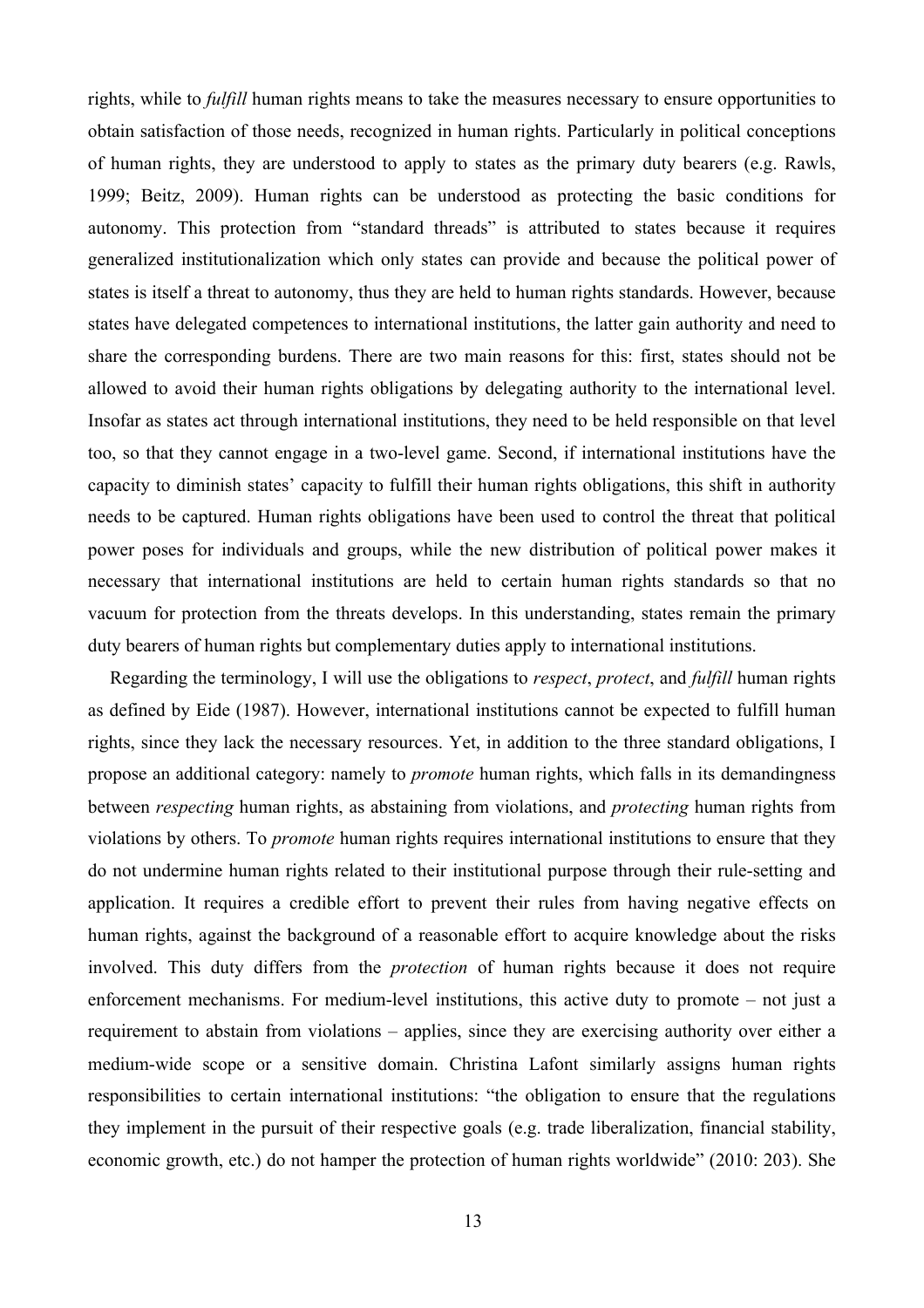calls this a duty of *respect* but makes clear that it is not simply a negative duty to abstain from actions rooted in the institution's mission.

Participation standards are required for similar reasons to ensure that the rise of political power on the international level does not lead to diminished political autonomy. Participation is mainly required of institutions with high competences and direct rule applicability such as the European Union as they can sidestep domestic democratic decision-making. For institutions with lower levels of political power, the transfer of competences is not so drastic as to require participation. However, their power should still be controlled through forms of accountability. In particular, for institutions with medium rule-setting competences but only with indirect rule applicability, this can be achieved through contestation mechanisms as these allow those subjected to highlight problems with rules. While accountability standards such as contestation or representation through state channels cannot guarantee full political autonomy, they can nevertheless help to protect the condition of autonomy, in particular, an adequate range of options by enabling the articulation of interests and highlighting the problems caused by certain rules. The standards of participation and accountability for international institutions are supposed to protect the conditions of individual and political autonomy; therefore, they either protect the capacity of states to provide it or control the new political power on the international level that replaces the domestic one. Overall, this view is based on the complementarity of legitimacy standards for international institutions and political participation on the domestic level to protect autonomy.

### *Preconditions of Legitimacy*

As minimal requirements of legitimacy, international institutions need to generate comparative benefits. In my proposed understanding, output is a minimal condition for institutional legitimacy because the coordinative aim of institutions fails if they produce no beneficial output at all. It is a relevant measure in comparison not only to non-institutional alternatives, but also to other feasible institutional alternatives. Therefore, what is required is "comparative benefit" (Buchanan and Keohane, 2006: 422; Pogge, 2008: 19). The first comparison to the non-institutional alternative makes it a precondition of an institution's legitimacy that the social purpose for which it was created is served better by that institution than by no institution at all. However, such a noninstitutional status is a questionable normative baseline because it may include significantly problematic facts such as severe human rights violations (Pogge 2007: 38–41). To establish that an institution creates binding rules, it also has to produce benefits superior to those that feasible alternative institutions could produce. Buchanan states that legitimacy does not require an institution to do "a better job than all the other feasible alternative institutions" (2013: 178).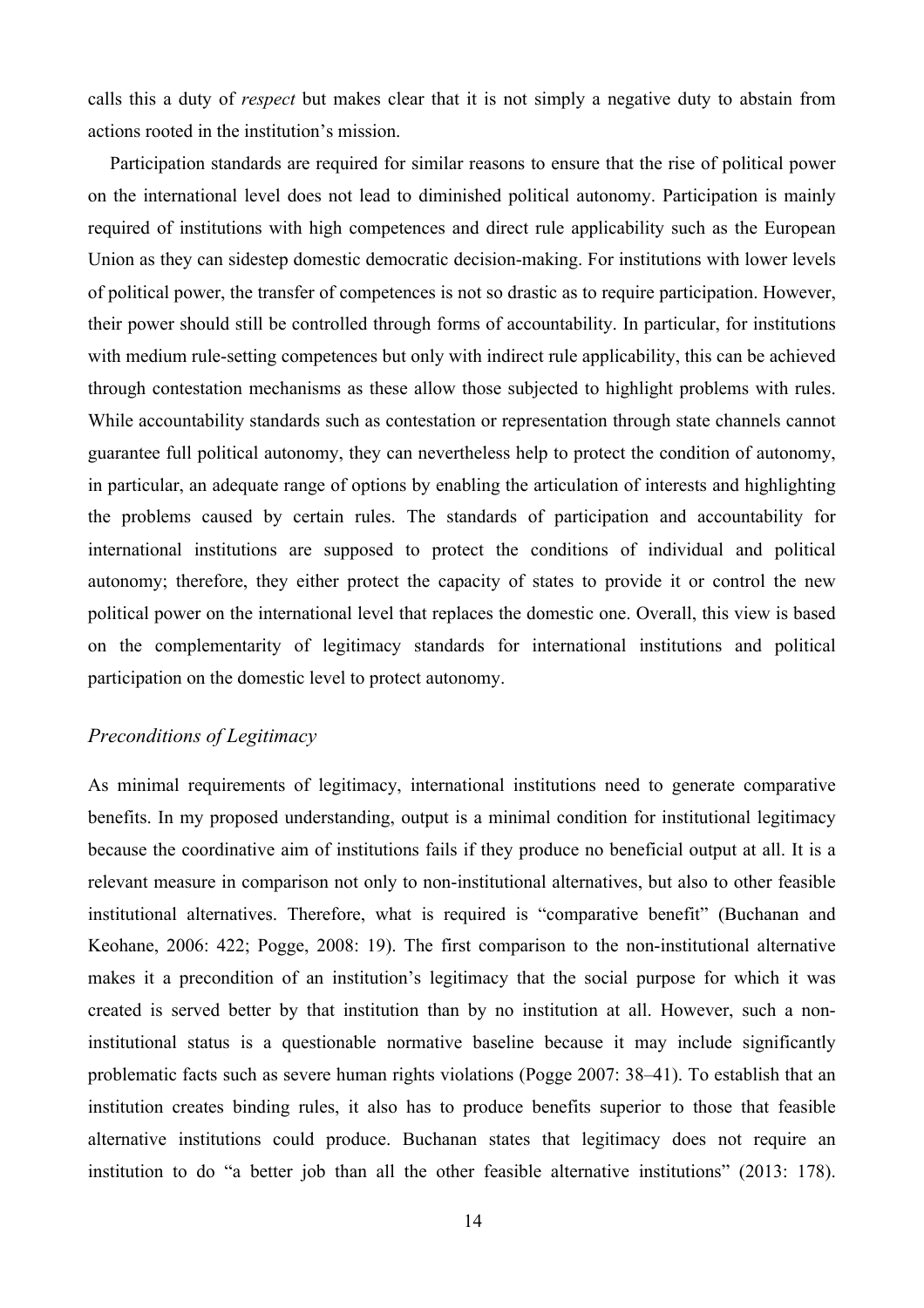Legitimacy cannot permit the option of other clearly superior and feasible institutions since this would undermine its function to decide between different possible institutional alternatives and lead to a stability problem and undermine the metacoordination function of legitimacy standards.

To be clear, this does not mean that an institution has to be the ideal one, as it may not be feasible. Another problem that arises if only non-institutional but not feasible institutional alternatives are considered to establish legitimacy (i.e. institutions would have to provide some benefit but not the best feasible one) is that it would lead to a status quo bias. New insights and options for improvement would not need to be taken into account as long as the institution does some good. Therefore, such a concept of legitimacy would not provide a critical standard to improve institutions. The fact that feasible institutional alternatives are relevant for our assessment of legitimacy is also visible in the shift of legitimacy standards over time, as the example of changing political inclusion shows. Eighteenth-century democracies where only men had voting rights were not illegitimate, but are generally considered to be so today.

Regarding the metacoordination function, it also seems clear that the feasibility of a superior institution is problematic for the reasons to comply with the less beneficial one. However, this might not be drastic enough to drop the less beneficial institution below the sufficiency limit of legitimacy. To establish this might require assessing how the benefits are distributed, which goes beyond the scope of this paper, but also a less controversial issue, namely transition costs (Keohane, 2011). Transition costs – such as insecurities, new learning processes or inefficiencies – need to be subtracted from the benefits that an alternative feasible institution might grant in comparison with an existing one. Already having coordinated in one institution is an achievement that counts in favor of existing institutions. Therefore, an institution need not be better than all other feasible alternatives, but if another feasible institution is considerably better, so much that it would warrant the requisite transition costs, it might challenge the legitimacy of the existing institution.

One might object that the problem with taking the feasibility of alternative institutions as a baseline for legitimacy is that feasibility is epistemically too uncertain. This is particularly true since feasibility here cannot just mean strict logical or natural law restrictions, but is related to what Gilabert and Lawford-Smith call soft feasibility constraints (Gilabert and Lawford-Smith, 2012). These include economic, institutional, cultural, and perhaps even psychological constraints. There are several difficulties associated with this. Particularly important for the question of legitimacy is that such soft feasibility constraints are agent- and time-relative. Depending on the actions that are taken now, the feasibility of certain institutions can change at a later point in time. To make feasibility judgments for the purpose of legitimacy requires determining the relevant agent and timeframe. On this basis I argue that alternative institutions have to be *clearly* feasible, i.e. very probable for an agent to bring about in a specific timeframe, to call the legitimacy of existing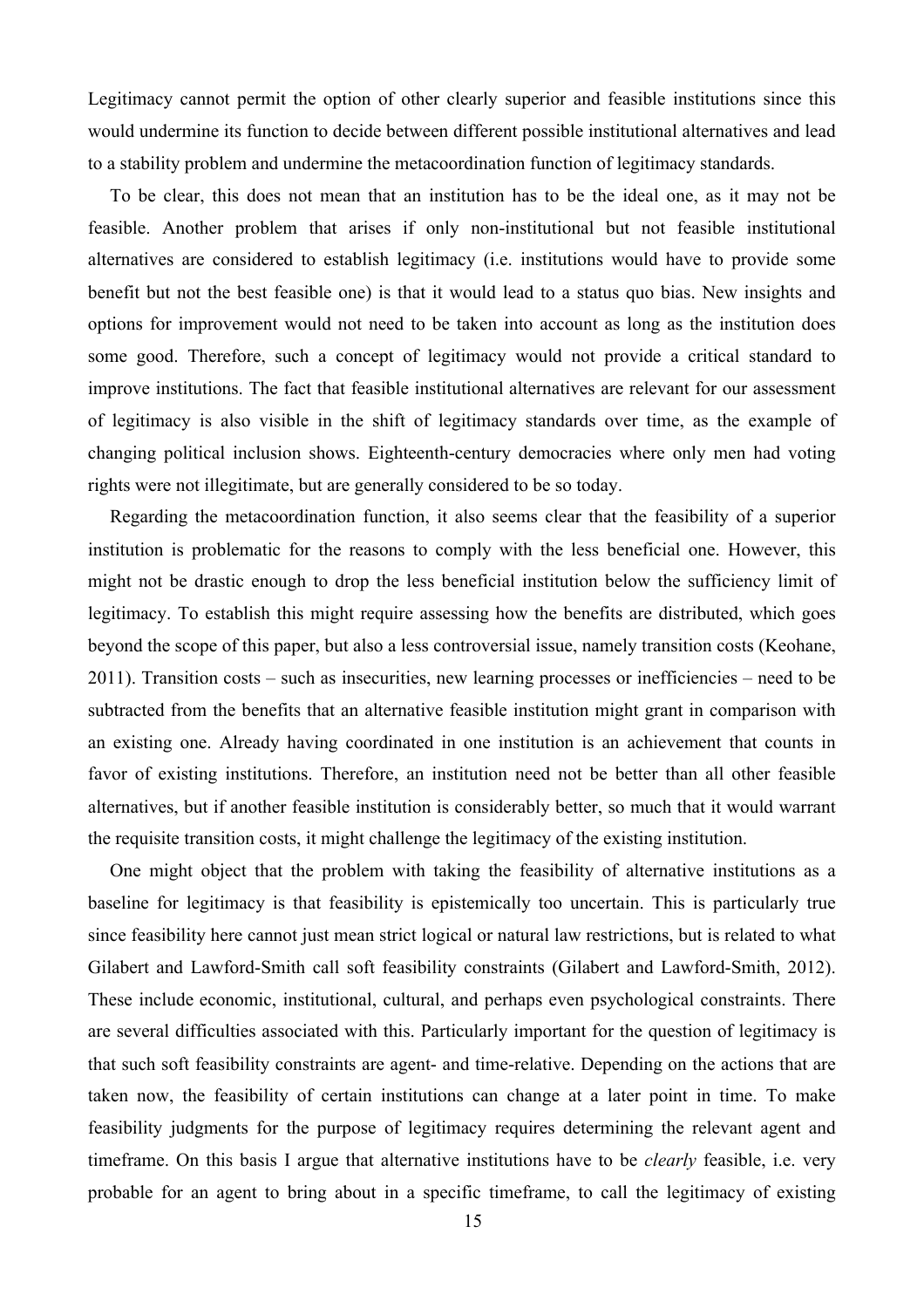institutions into question. They have to be clearly feasible so as to avoid the risk of falling back to the non-institutional level, which could happen if a less beneficial institution is no longer complied with, but the alternative cannot be achieved. Yet, since the epistemic insecurity is severe, it is easier to make these assessments retrospectively rather than prospectively. For example, nowadays universal suffrage is a standard that almost all states uphold. If a state were to now abandon voting rights for women, it would be judged as illegitimate, since its previous existence creates a strong presumption that universal suffrage is feasible.

What is at stake in the discussion about legitimacy are content-independent reasons to comply. If an institution is judged as illegitimate because there are better feasible alternatives, or for other reasons, those subjected to its rules do not have to comply with them just because the institution issues them (there might still be other reasons to comply though) and outsiders do not have reasons not to interfere. This non-compliance and interference with the institution can lead to abolishing the whole institution.<sup>9</sup> Alternatively, reforms of the institution might be undertaken if these are easier to establish than a new institution; however, it is important that this still does not mean that reasons to comply are given. Demand for reforms can also arise if an institution falls into the space of being legitimate but not fully just. However, in this case, compliance is still demanded. To conclude, these comparative benefit and feasibility evaluations are surely not easy to make, and how to know or decide about them requires further discussion. The point here is purely conceptual, namely that comparative benefits are the minimal requirement for legitimacy, but feasible institutional alternatives can elevate that requirement.

The second precondition for legitimacy, "broad transparency", is necessary to make international institutions assessable in an environment of high informational inequalities. Buchanan and Keohane (2006) describe "broad transparency" as "epistemic virtues that facilitate the ongoing critical revision of its goals, through interaction with agents and organizations outside the institution" (2006: 406). I agree that "narrow transparency", consisting in accessible information at a reasonable cost to those affected by an institution, is insufficient as a standard of legitimacy. Therefore, broad transparency for third parties is required to protect those who fall under the rules of an institution, but who do not have the means to access or assess the relevant information.

### *Low Level of Competences*

As for low-competence institutions, their competences have only a restricted scope, coordinative or technical domain, low impact and mediated applicability of rules, through the implementation of

<sup>&</sup>lt;sup>9</sup> Whether this allows for resistance or revolution will further depend on questions of justified violence.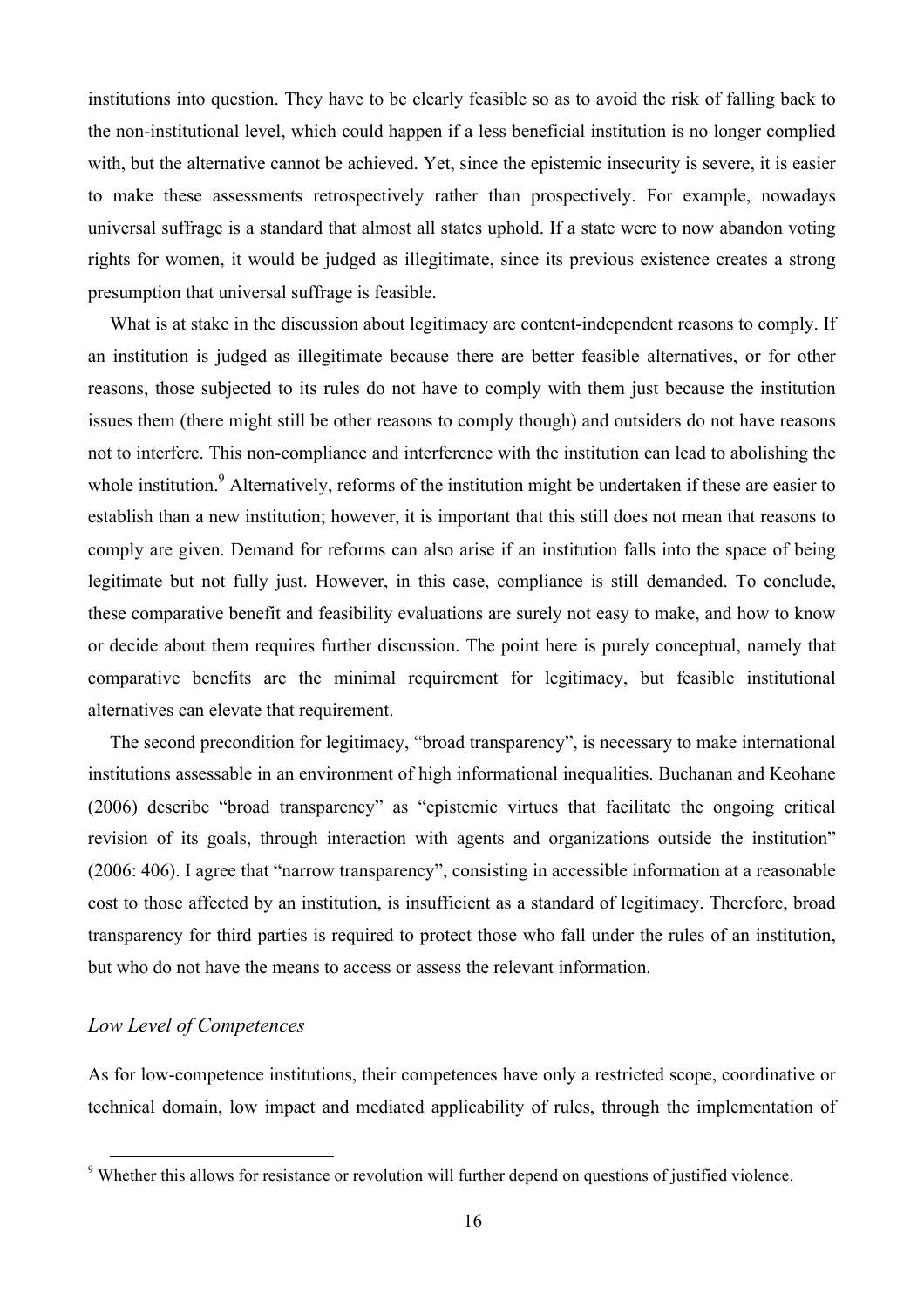states. Their capacity to affect individual lives is therefore not so severe. Nonetheless, the purpose of these institutions also has to be regulated by minimal substantial requirements. To not persistently violate the basic human rights is a minimal condition for the legitimacy of international institutions. This is necessary even at this low level, because basic human rights are fundamental preconditions for the equal autonomy of individuals. Institutions that violate the basic human rights of those subjected or affected outsiders cannot be justified reciprocally, and, therefore, cannot generate reasons to comply or not to interfere with them. The minimal form of accountability that institutions with low competences should meet is the ongoing consent of democratic states as a democratic accountability channel (Buchanan and Keohane, 2006: 415). This is not a necessary condition for legitimacy; rather, it is an indicator for legitimacy, as Buchanan and Keohane (2006) outline. If no or very few democratic states approve of an international institution, this indicates that the institution might not be legitimate. Participation rights for institutions with low competences cannot be required for technical and coordinative issues. Since these institutions have a very limited range of rule-setting competences and no direct applicability, the risks that they pose to autonomy can be controlled by standards of respecting human rights in combination with the ongoing consent of democratic states (as well as the minimal requirements of broad transparency and comparative benefit). These restricted standards for participation build on the idea that states are the primary locus of participation, and only if the political power of international institutions threatens the political autonomy realized at the domestic level are additional participatory standards necessary.

### *Medium Level of Competences*

International institutions holding a medium level of competences and indirect applicability of their rules should *promote* human rights in their area of rule-setting. The obligation to *promote* requires the institution to take positive action not to undermine the enjoyment of human rights and therefore to uphold equality in their rule-setting and application. It consists of the adoption of a human rights based approach to the work of the institution, which includes: first, acquiring knowledge about how the institution's rules can affect human rights; second, making a credible effort not to undermine human rights by paying attention to equality, non-discrimination, and the inclusion of disadvantaged groups; and third, not diminishing the state's necessary capacity to fulfill its human rights obligations. In particular, the institution needs to make a credible active effort in the rulesetting not to impact on human rights negatively. The *promotion* of human rights concerns, however, only those rights relevant to the institution's respective purpose, not all human rights. Otherwise, all international institutions would be required to be human rights organizations. The *promotion* of human rights connected to the institution's purpose is necessary to achieve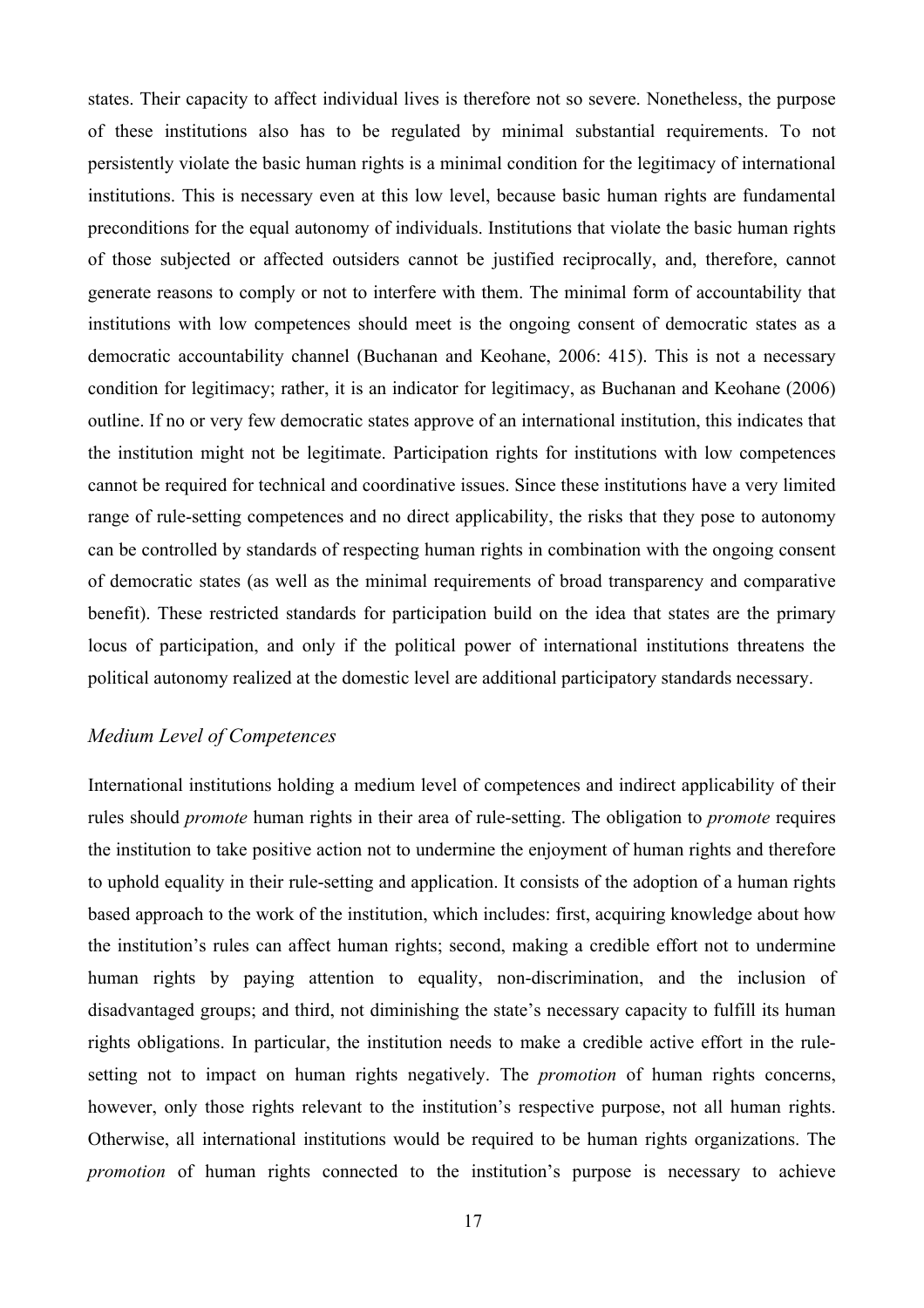institutional integrity and to reduce the risk of undermining their own goals by making sure that their own rules and action do not impede human rights. The discussion about the World Bank's responsibility to take into account human rights relevant to its goal of sustainable development – in particular, to avoid displacement and to protect the rights of indigenous peoples – is a case in point. Another pertinent example is the World Trade Organization (WTO) and whether it leaves its member states' capacity to fulfill their human rights obligations intact. Steven Ratner also discusses this issue in respect of limiting the state's policy space  $(2015: 327ff.)$ .<sup>10</sup> Regarding the International Monetary Fund (IMF), Ratner argues that justice turns on whether it harms or does not harm human rights (2015: 259). This might sound as if he is arguing for simply *respecting* human rights. However, in his discussion of the IMF, Ratner focuses on economic human rights, particularly the rights to food and health. In this context, harming cannot be captured by the representatives of the institution abstaining from violations. Rather, it is about the *promotion* of human rights – namely whether its rules and decisions undermine human rights either by restricting the state's necessary capacity to fulfill its human rights obligations or by knowingly opening up room for or even incentivizing others to engage in actions that have negative effects on human rights. For this legitimacy standard, it is relevant whether the power of an institution is restrained by human rights standards in its rule-setting. Embedding human rights concerns in this process is relevant for an institution's legitimacy even if particular unforeseen circumstances or the influence of other actors might lead to other outcomes. The *promotion* of human rights through international institutions is necessary insofar as the delegation of competences from states to international institutions has created a shift in authority. This authority comes with the respective responsibilities to protect the equal autonomy of individuals, as this might no longer be possible for states alone. Yet, the specific requirement for medium-level institutions is in fact hard to determine since their purposes and functions vary so widely.

The capacity to revise the terms of accountability, a standard suggested as a criterion by Buchanan and Keohane (2006), allows the terms of accountability to be adapted with changing institutional competences or goals (Buchanan and Keohane, 2006: 432). The revisability of terms of accountability is the ideal standard for institutions with medium competences, but it is hard to verify because institutions also need to remain stable. The necessary level of revisability is therefore very difficult to determine in practice. The minimal standard of accountability required should rather consist of an institutionalized contestation mechanism for individuals or groups, to contest a specific action or the rules that they are affected by (or subjected to). One of the main problems for

 $10$  For a perceptive discussion of the relation between human rights and the WTO, see Breining-Kaufmann (2005).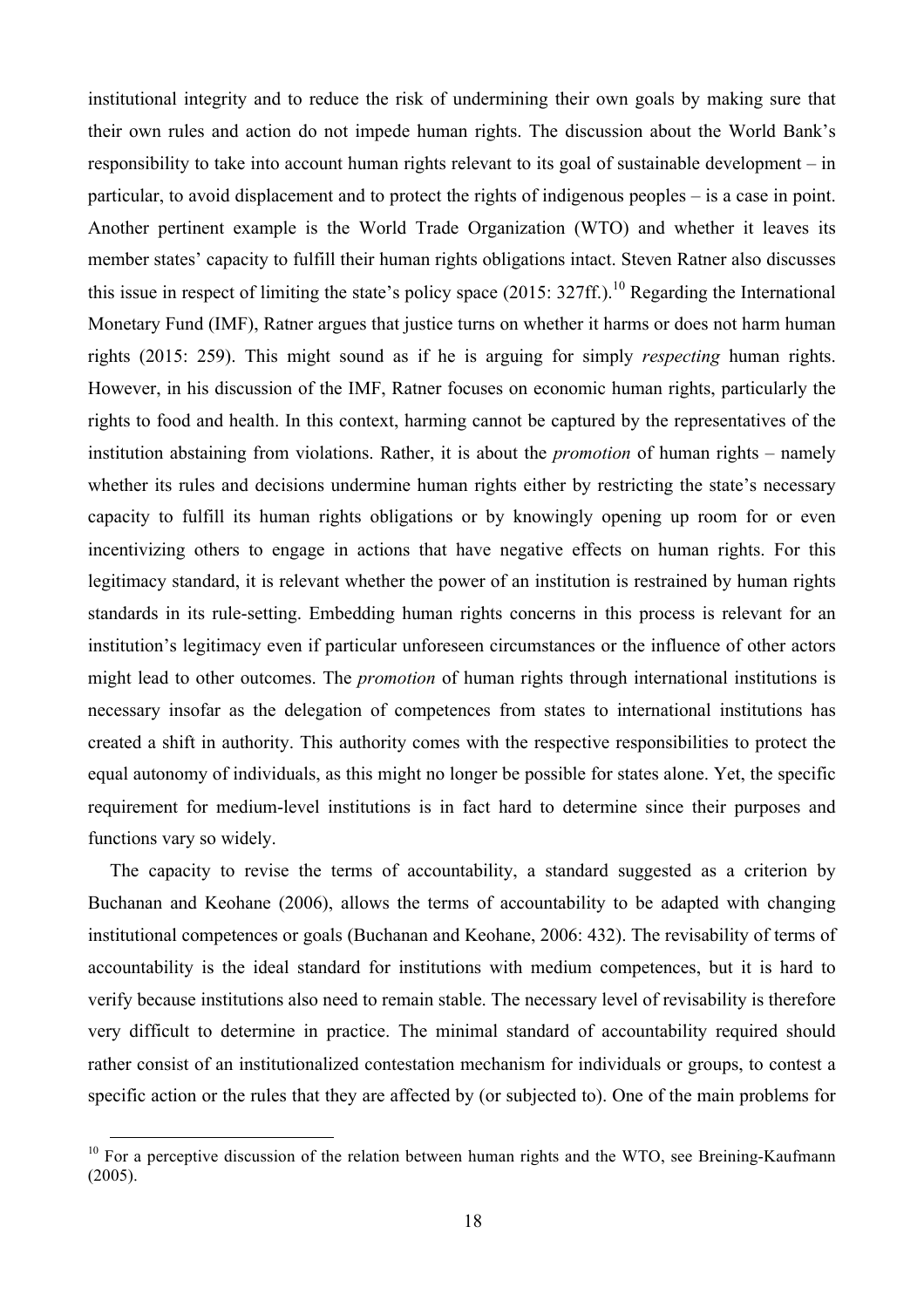the accountability of international institutions is determining to whom they should be accountable (cf. Grant and Keohane, 2005). Alongside the requirement of broad transparency, this should establish a minimal level of accountability. In particular, it should make the terms of accountability receptive enough to include as accountability-holders all the people affected by the institution's rules and therefore to significant changes in their range of options. This is a weaker form of accountability than direct participation, but nevertheless requires some form of court or dispute settlement mechanism.

In terms of participation, equal democratic rights cannot be demanded at this level of competences because, also at this level, rules have no direct effect and are therefore mediated through states. However, deliberation rights should be adopted in order to make the interests of the subjected individuals or states accessible and publicly known. Put plainly, those affected by the rules of an institution should be consulted, which should be guaranteed by contestation and deliberation rights. However, if a state is politically or economically required to implement such rules, the impact of the institution is the same as if it had direct effect and therefore should be required to fulfill the standards of high-level competence institutions.

## *High Level of Competences*

The distinguishing feature of institutions with high-level competences is that their rules have direct effect. Regarding human rights, international institutions with high rule-setting competences and direct effect should meet almost the same standards as states, namely the protection of human rights. The protection of human rights requires states to establish judicial and enforcement measures to protect individuals and groups against human rights abuses. If an institution that is engaged in setting rules directly applicable to individuals refrains from the protection of human rights, it can undermine the protection by states. In order to render this protection of human rights binding, it should also include an enforcement mechanism. The requirements in terms of human rights legitimacy for such institutions are almost equivalent to those of states. Specifically, it must enforce human rights where its member states fail to do so.

For institutions with a high level of competences, accountability should be secured through national and international democratic representatives in the institution. The main reason why a form of equal democratic participation is necessary on this level is because the rules have direct effect. If these rules are not themselves established in a way that respects the equal moral status of those subjected, democracy on the domestic level is undermined without an adequate substitute. Assuming that states are not abolishable in the short or medium term and that they currently provide the most effective participation and rights structures, to guarantee participation within high-level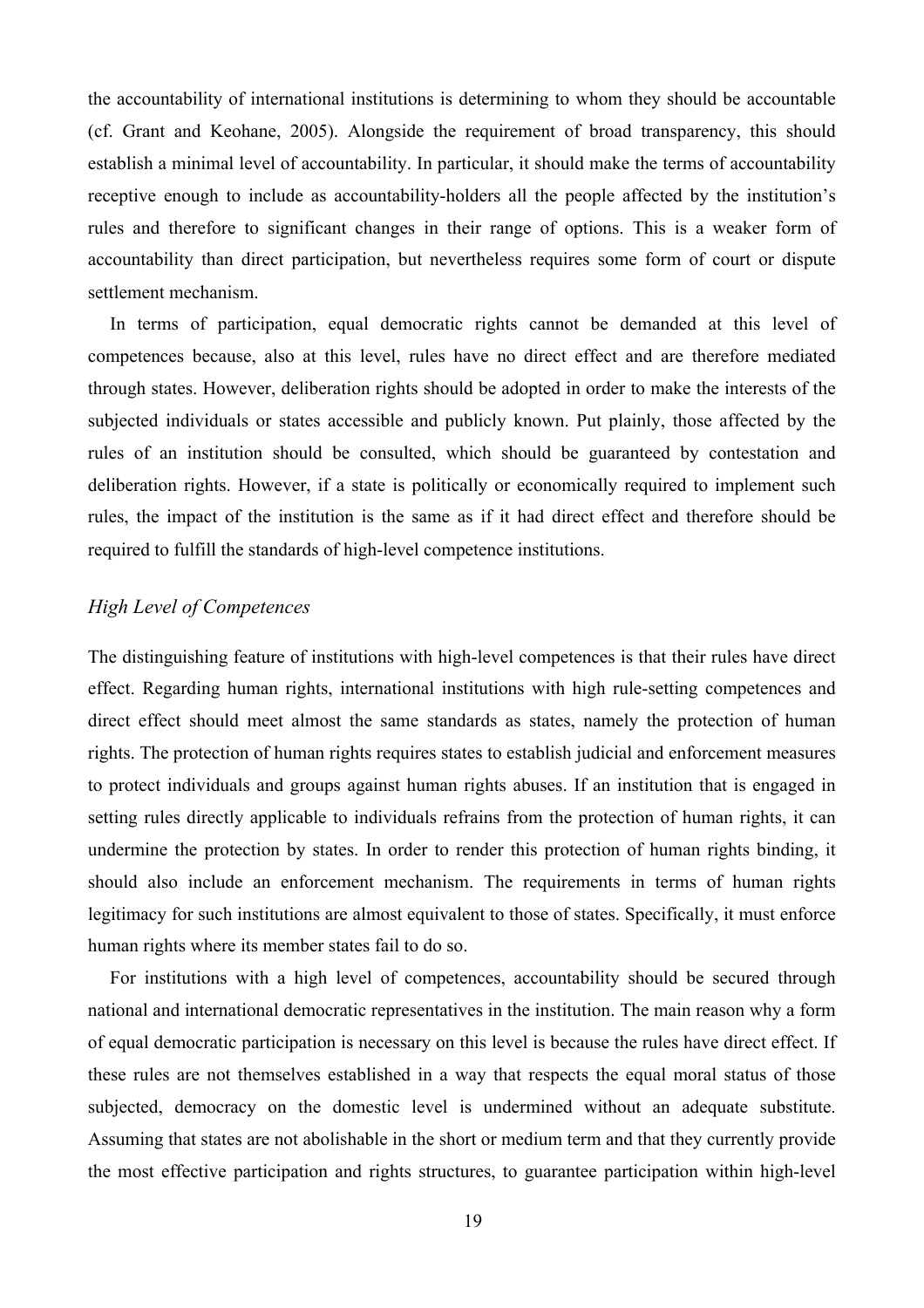competence, institutions need to take them into account. The best way to do so is through a voluntary association of democratic states, since the democratic constitution of the member states is a precondition for democratization at the international level (cf. Christiano, 2010). Such states can be expected to represent the interests of their citizens. The democratic states are of normative value as realms of justice since the expression of the collective autonomy of the individuals and their political institutions guarantee their rights and welfare. Institutionally, the theory of multilateral democracy or "demoicracy" outlines how international relations in such a democratic association should be organized so as to be democratic themselves (see Cheneval, 2011; Nicolaïdis, 2004). This includes representative institutions for both states and citizens. Multilateral democracy is constructed for international organizations, such as the EU, which are characterized by a high degree of competences and broad legislative powers.

The influence of non-democratic states in such institutions is not obvious for democratic states since they should respect the democratic decision-making in other democratic states as forms of political autonomy, which is not the case for non-democratic states. Regarding non-democratic states, the requirement for high-level competence institutions is to not undermine the conditions of democratic decision-making within these states. The legitimacy standards that institutions with high-level competences and both democratic and non-democratic institutions need to fulfill requires further discussion.

# **V CONCLUSION**

The variety in function and competences of international institutions requires an account of legitimacy that can capture these differences and set the standards of legitimacy accordingly. The concept of legitimacy presented in this paper is based on the need to justify political power understood as the capacity to restrict autonomous life choices through rule-setting. International institutions are legitimate if they provide content-independent reasons to comply and not to interfere with the institution. The more rule-setting competences an institution has, the stronger the legitimacy standards it needs to fulfill.

This analysis of international legitimacy provides new insight into the normative requirements of different international institutions. On the basis of this account, systematic critical evaluation of international institutions with specific suggestions for reform is possible without completely revoking compliance with an institution. The graded standards of legitimacy developed herein allow for a more fine-grained evaluation of the legitimacy of international institutions. In order to examine the legitimacy of a particular institution, it is necessary to analyze its specific purpose, which requires further research.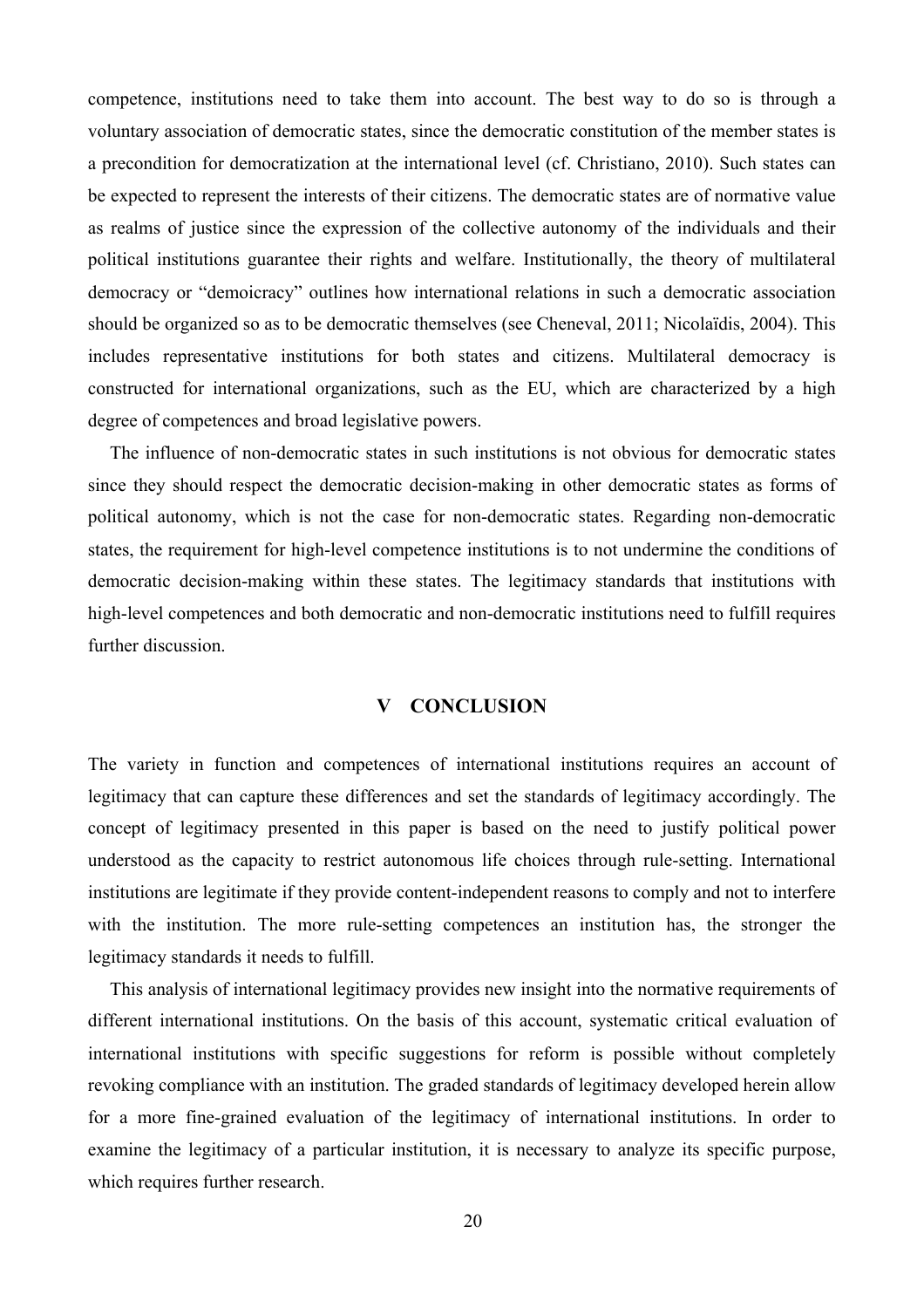### **REFERENCES**

- Adams NP (2019) Legitimacy and institutional purpose. *Critical Review of International Social and Political Philosophy* 0(0): 1–19.
- Adams NP, Scherz A and Schmelzle C (2019) Legitimacy beyond the state: institutional purposes and contextual constraints. *Critical Review of International Social and Political Philosophy*  $0(0)$ : 1–11.
- Applbaum AI (2010) Legitimacy without the Duty to Obey. *Philosophy & Public Affairs* 38(3): 215–239.
- Archibugi D and Held D (1995) *Cosmopolitan Democracy: An Agenda for a New World Order*. Cambridge: Polity Press.
- Beetham D (1991) *The Legitimation of Power*. Atlantic Highlands, N.J: Humanities Press **International**
- Beitz CR (2009) *The Idea of Human Rights*. Oxford: Oxford University Press.
- Besson S (2014) The legitimate authority of international human rights. In: Føllesdal A, Schaffer JK, and Ulfstein G (eds) *The Legitimacy of International Human Rights Regimes. Legal, Political and Philosophical Perspective*. Cambridge: Cambridge University Press, pp. 32– 83.
- Blake M (2001) Distributive Justice, State Coercion, and Autonomy. *Philosophy & Public Affairs* 30(3): 257–296.
- Breining-Kaufmann C (2005) The Legal Matrix of Human Rights and Trade Law: State Obligations versus Private Rights and Obligations. In: Cottier T, Pauwelyn J, and Burgi E (eds) *Human Rights and International Trade*. Oxford: Oxford University Press, pp. 95–136.
- Buchanan A (2010) Legitimacy of International Law. In: Besson S and Tasioulas J (eds) *The Philosophy of International Law*. Oxford: Oxford University Press, pp. 79–96.
- Buchanan A (2013) *The Heart of Human Rights*. Oxford, New York: Oxford University Press.
- Buchanan A (2018) Institutional Legitimacy. In: Sobel D, Vallentyne P, and Wall S (eds) *Oxford Studies in Political Philosophy*. Oxford University Press, pp. 53–78.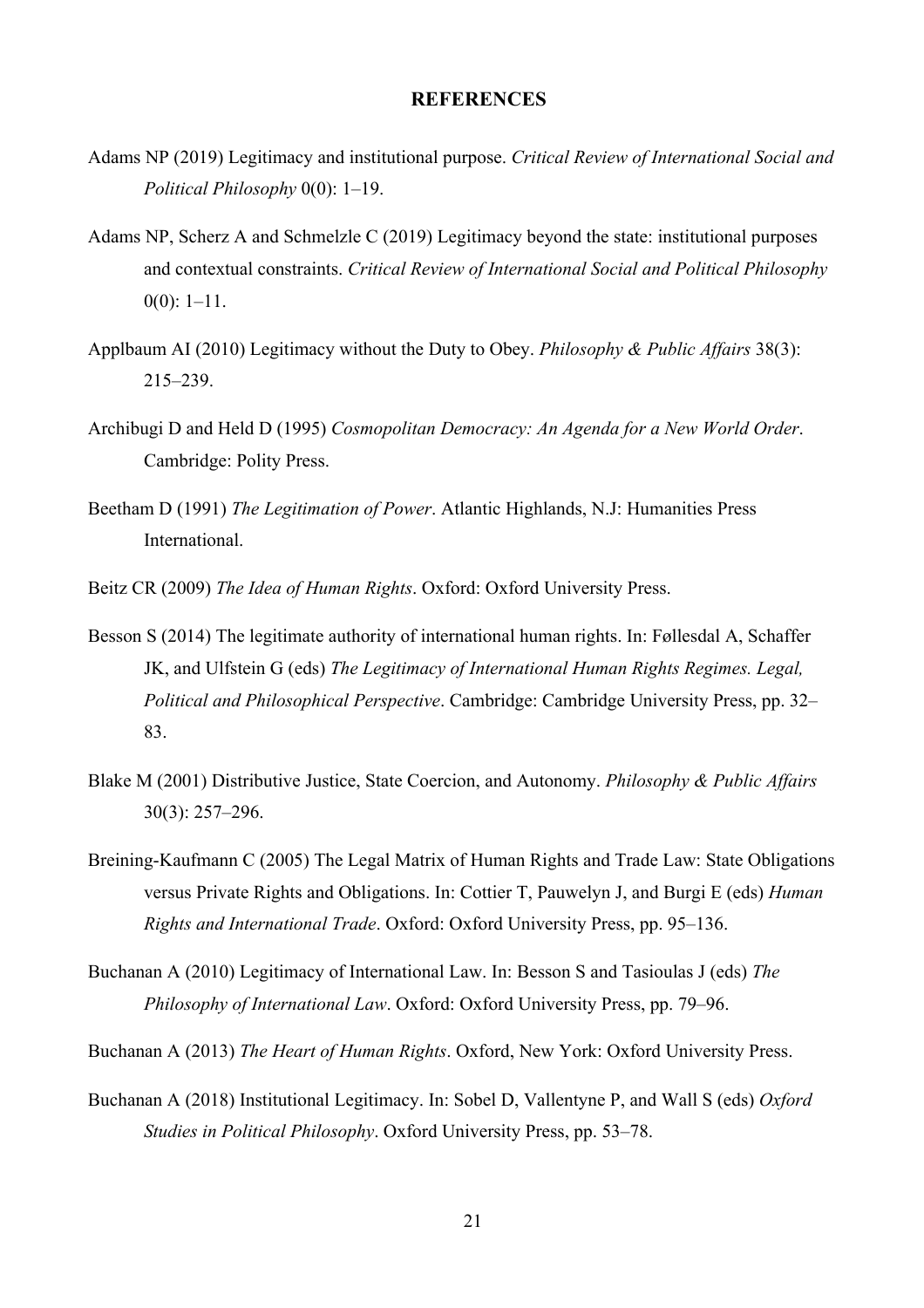- Buchanan A and Keohane RO (2006) The Legitimacy of Global Governance Institutions. *Ethics & International Affairs* 20(4): 405–437.
- Cheneval F (2011) *The Government of the Peoples: On The Idea and Principles of Multilateral Democracy*. New York: Palgrave Macmillan.
- Christiano T (2010) Democratic Legitimacy and International Institutions. In: Besson S and Tasioulas J (eds) *The Philosophy of International Law*. Oxford: Oxford University Press, pp. 119–138.
- Christiano T (2012) The Legitimacy of Internatinoal Institutions. In: Marmor A (ed.) *The Routledge Companion to Philosophy of Law*. Routledge, pp. 380–93.
- Eide A (1987) *The New International Economic Order and the Promotion of Human Rights. Report on the Right to Adequate Food as a Human Right*. E/CN.4/Sub.2/1987/23. United Nations.
- Føllesdal A and Hix S (2006) Why There Is a Democratic Deficit in the EU: A Response to Majone and Moravcsik. *JCMS: Journal of Common Market Studies* 44(3): 533–562.
- Forst R (2012) *The Right to Justification: Elements of a Constructivist Theory of Justice*. Columbia University Press.
- Forst R (2015) Noumenal Power. *Journal of Political Philosophy* 23(2): 111–127.
- Gilabert P and Lawford-Smith H (2012) Political Feasibility: A Conceptual Exploration. *Political Studies* 60(4): 809–825.
- Grant R and Keohane RO (2005) Accountability and Abuses of Power in World Politics. *American Political Science Review* 99(1): 29–43.
- Habermas J (1996) *Between Facts and Norms: Contributions to a Discourse Theory of Law and Democracy*. Cambridge, Mass.: MIT Press.
- Held D (1995) *Democracy and the Global Order: From the Modern State to Cosmopolitan Governance*. Stanford, Calif.: Stanford University Press.
- Hershovitz S (2003) Legitimacy, democracy, and Razian authority. *Legal Theory* 9(03): 201–220.
- Howse R and Nicolaïdis K (2003) Enhancing WTO Legitimacy: Constitutionalization or Global Subsidiarity? *Governance* 16(1): 73–94.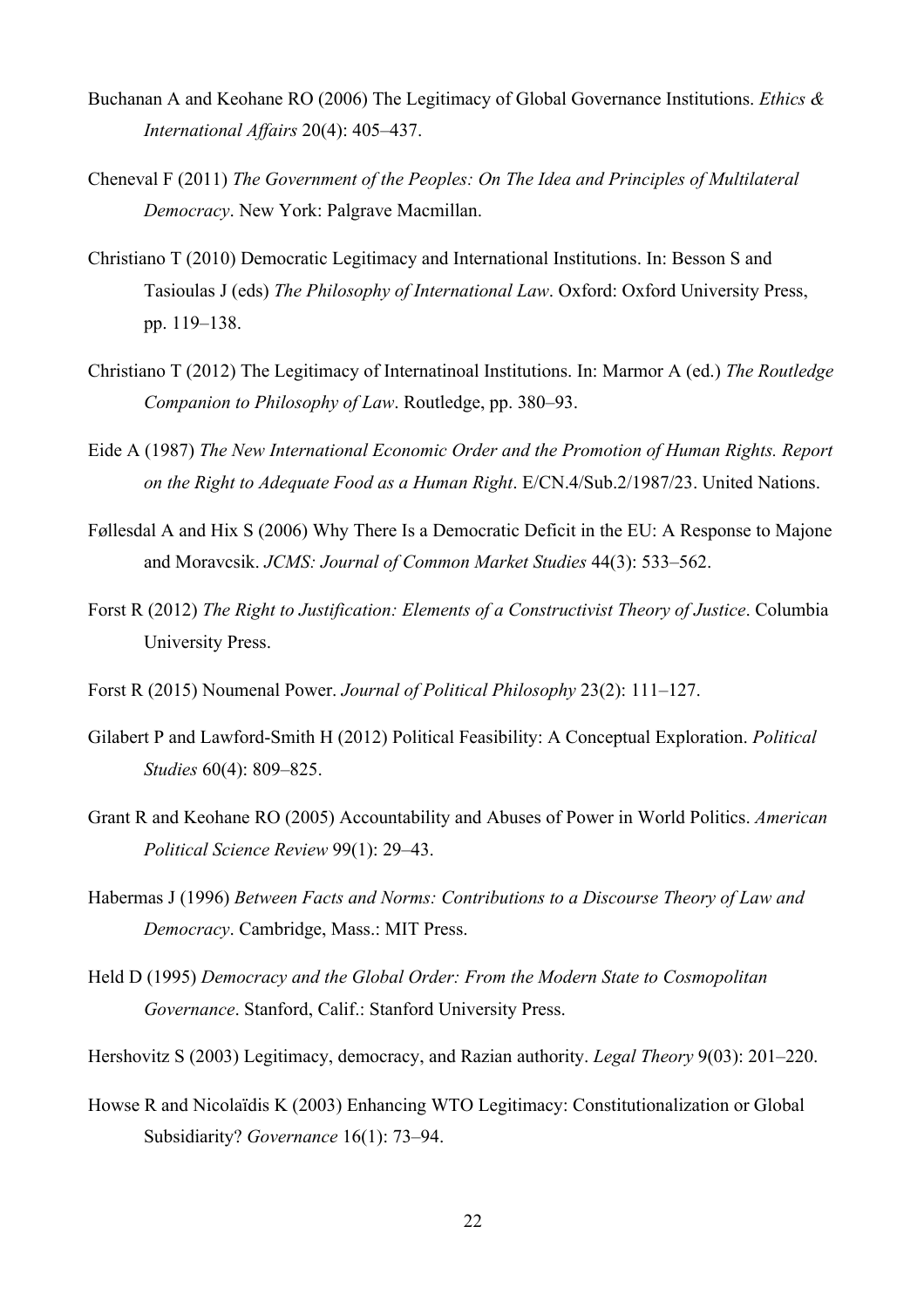- Keohane RO (2011) Global Governance and Legitimacy. *Review of International Political Economy* 18(1): 99–109.
- Lafont C (2010) Accountability and global governance: challenging the state-centric conception of human rights. *Ethics & Global Politics* 3(3): 193–215.
- Locke J (1980) *The Second Treatise of Government*. Indianapolis, Ind.: Hackett.
- Majone G (2000) The Credibility Crisis of Community Regulation. *JCMS: Journal of Common Market Studies* 38(2): 273–302.
- Mitchell RB (2008) Evaluating the performance of environmental institutions: What to evaluate and how to evaluate it. *Institutions and environmental change: Principal findings, applications, and research frontiers* 79: 83–84.
- Nicolaïdis K (2004) The New Constitution as European 'Demoi-cracy'? *Critical Review of International Social and Political Philosophy* 7(1): 76–93.
- Patomäki H (2003) Problems of Democratizing Global Governance: Time, Space and the Emancipatory Process. *European Journal of International Relations* 9(3): 347–376.
- Pettit P (1997) *Republicanism. A Theory of Freedom and Government*. Oxford; New York: Clarendon Press; Oxford University Press.
- Pettit P (2012) *On the People's Terms: A Republican Philosophy of Democracy*. Cambridge: Cambridge University Press.
- Pogge T (2007) *Freedom from Poverty as a Human Right: Who Owes What to the Very Poor?* Oxford University Press.
- Pogge T (2008) *World Poverty and Human Rights: Cosmopolitan Responsibilities and Reforms*. Second Edition. Cambridge: Polity Press.
- Ratner SR (2015) *The Thin Justice of International Law: A Moral Reckoning of the Law of Nations*. OUP Oxford.
- Rawls J (1971) *A Theory of Justice*. Cambridge, Mass.: Belknap Press of Harvard University Press.

Rawls J (1999) *The Law of Peoples*. Cambridge, Mass.: Harvard University Press.

Raz J (1986) *The Morality of Freedom*. Oxford: Oxford University Press.